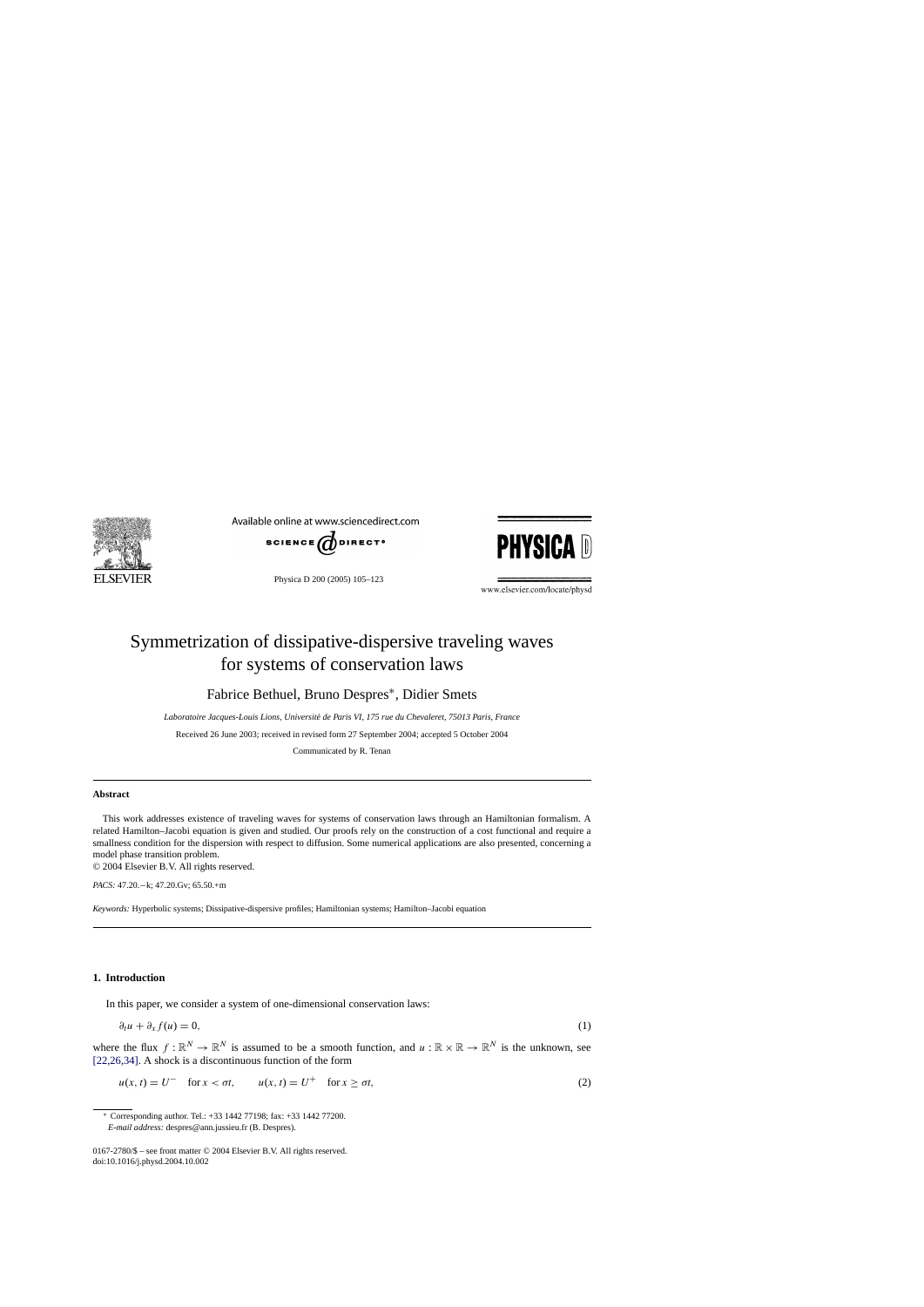where  $\sigma \in \mathbb{R}$  and  $U^+$  and  $U^-$  in  $\mathbb{R}^N$ . The function given by [\(2\)](#page-0-0) is a solution to [\(1\)](#page-0-0) in a weak sense if and only if  $U^+$  and  $U^-$  satisfy the Rankine–Hugoniot condition:

$$
-\sigma(U^+ - U^-) + f(U^+) - f(U^-) = 0.
$$
\n(3)

Among solutions satisfying (3), entropy solutions are the one which verify the additional entropy inequality

$$
- \sigma(S(U^+) - S(U^-)) + F(U^+) - F(U^-) \le 0.
$$
\n(4)

The entropy function  $S : \mathbb{R}^N \to \mathbb{R}$  and the entropy flux  $F : \mathbb{R}^N \to \mathbb{R}$  are *given* functions (provided by the underlying physics aimed to be described) and satisfy the conditions

$$
\frac{\partial S^t}{\partial u} \frac{\partial f}{\partial u} = \frac{\partial F^t}{\partial u} \quad \text{and} \quad \frac{\partial^2 S}{\partial u^2} > 0. \tag{5}
$$

However, in some problems this selection principle seems not to be sufficient, i.e. [\(1\), \(3\) and \(4\)](#page-0-0) may provide shocks which are not observed.<sup>1</sup> A reason is that [\(1\)](#page-0-0) is only a rough approximation and one has to take into account phenomena at lower scales. In some models for instance it is appropriate to add dispersion as well as diffusion in [\(1\).](#page-0-0) In this direction, we will study the system

$$
\partial_t u + \partial_x f(u) = \mu \partial_x \left( \frac{\partial^2 S}{\partial u^2} \partial_x u \right) + \varepsilon \partial_{xx} \left( \frac{\partial^2 S}{\partial u^2} \partial_x u \right), \tag{6}
$$

where  $\mu > 0$  and  $\varepsilon \in \mathbb{R}$ . Introducing the new variable  $v = \frac{\partial S}{\partial u}$ , (6) becomes

$$
\partial_t u + \partial_x f(u) = \mu \partial_{xx} v + \varepsilon \partial_{xxx} v. \tag{7}
$$

The specific form of the diffusion and dispersion terms have been considered in [\[24\]](#page-18-0) (see also [\[10\]\).](#page-17-0) The physical and numerical relevance of this model will be discussed in Section [2.](#page-5-0)

A natural approach to define admissible solutions to  $(1)$ ,  $(3)$  and  $(4)$  could be to single out those arising as limits as  $\mu \to 0$  and  $\varepsilon \to 0$  of solutions to (6). Since shock solutions are traveling waves, we will restrict ourselves to traveling wave solutions to (6). More precisely, a traveling wave solution to (6) is of the form

$$
u_{\mu}(x,t) = U\left(\frac{x-\sigma t}{\mu}\right),\tag{8}
$$

so that the function  $u_{\mu}$  satisfies (6) if and only if *U* is a solution of the third-order differential equation

$$
-\sigma U' + f(U)' = \left(\frac{\partial^2 S}{\partial u^2} U'\right)' + \tau \left(\frac{\partial^2 S}{\partial u^2} U'\right)'',\tag{9}
$$

where we introduced the constant

$$
\tau \equiv \frac{\varepsilon}{\mu^2}.
$$

In view of the above discussion, we supplement this equation with the boundary condition at infinity

$$
U(\pm \infty) = U^{\pm}, \qquad U'(\pm \infty) = 0. \tag{10}
$$

<span id="page-1-0"></span>

 $\frac{1}{1}$  A beautiful account on this issue can be found in [\[30\].](#page-18-0)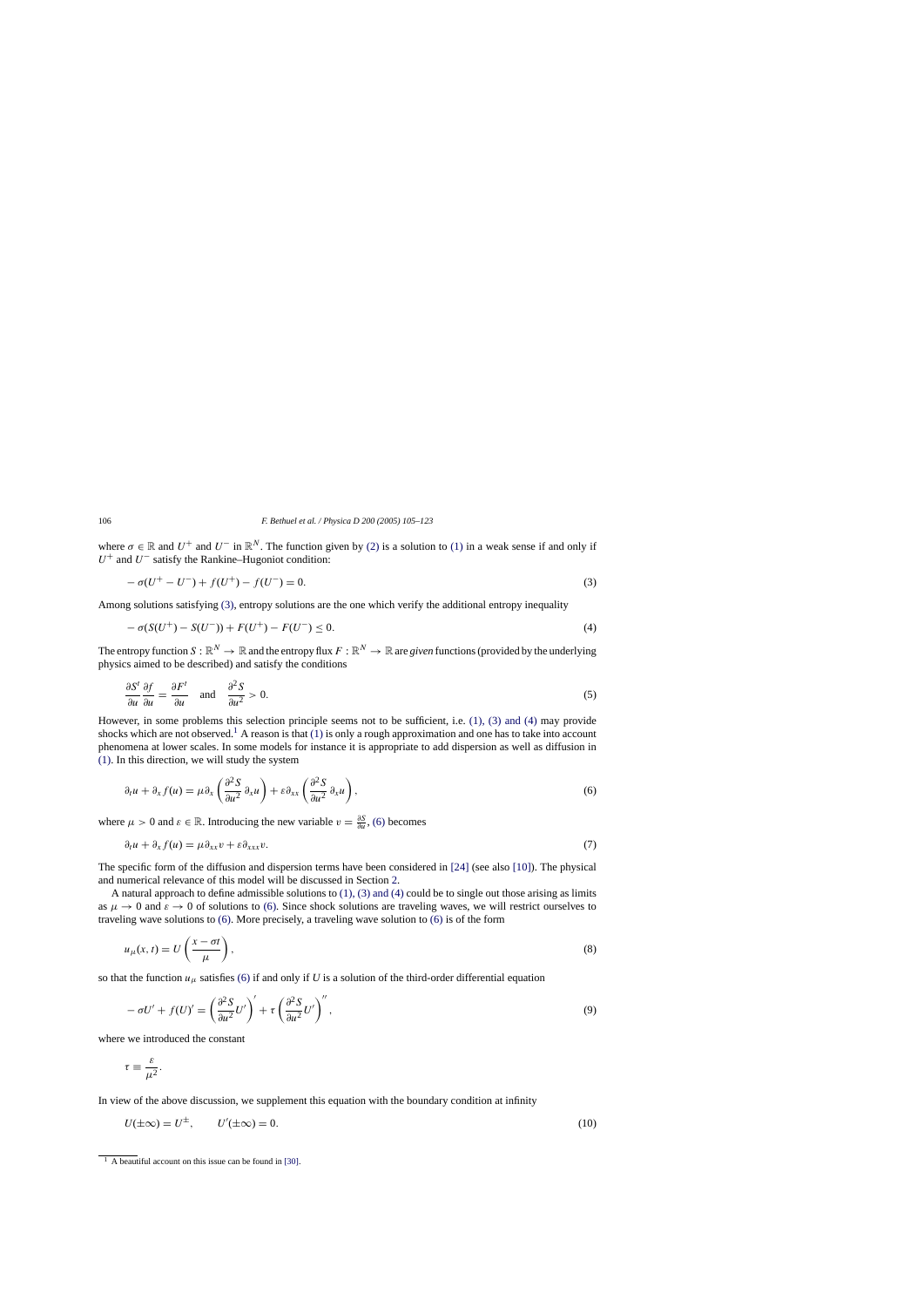<span id="page-2-0"></span>For given  $\sigma$  and  $\tau$  kept constant, if *U* is a solution to [\(9\) and \(10\),](#page-1-0) then  $u_{\mu}$  converges to a "shock" solution of [\(1\)](#page-0-0) as  $\mu \to 0$ . However, since Eq. [\(8\)](#page-1-0) is non-degenerate, its solutions *U* are smooth, and therefore this limiting approach gives some "fine" structure<sup>2</sup> to the shock.

The purely dissipative case  $\tau = \varepsilon = 0$  has been extensively studied in the past. The general theory in this case is broadly covered in [\[10\]](#page-17-0) and [\[36\].](#page-18-0) Major references for abstract viscous shocks are [\[29\]](#page-18-0) and [\[39, Chapter 24\].](#page-18-0) Concerning gas dynamics, the investigation of shocks dates back to [\[42,13\].](#page-18-0) Later works on more general fluids include in particular [\[28,33\].](#page-18-0) In this case, integrating [\(9\)](#page-1-0) once yields a first-order equation of gradient type (see [Remark 1\).](#page-3-0) To our knowledge, this structure was first pointed out by Kulikovsky [\[21\], s](#page-17-0)ee also [\[15\], a](#page-17-0)s a consequence of the existence of an entropy pair  $(S, F)$ . Another issue is the study of the stability of shocks for non-convex Hugoniot curves: a modern review for compressible gas dynamics is given in [\[30\]](#page-18-0) (see also the references therein). See also [\[25,8,3\],](#page-18-0) with some applications to numerical approximations. Slow shocks in numerics are discussed in [\[20,19\].](#page-17-0) Dynamical phase transitions of the *p*-system are discussed in [\[43\].](#page-18-0) An up-to-date reference is [\[10\]](#page-17-0) and therein.

In the case  $\tau \neq 0$ , i. e.  $\varepsilon \neq 0$ , let us mention [\[24\]](#page-18-0) where a model dissipative-dispersive model is also studied. Application of the dissipative-dispersive approach to the study of multiphase flows may be found in [\[40,41,37,4\].](#page-18-0) Other references in a very related context are [\[6\]](#page-17-0) for the linear stability of phase boundaries, [\[2\]](#page-17-0) for profiles of some hyperbolic–elliptic problems. Shocks allowed in this context are called non-classical shocks [\[2,23\]. F](#page-17-0)or phase boundaries the existence of internal structures can be recast in a purely dissipative framework [\[38\].](#page-18-0)

We propose the following approach.

## *1.1. The Hamilton–Jacobi formalism*

Assume the entropy function *S* verifies the condition3

(H<sub>1</sub>) 
$$
\lim_{|u| \to +\infty} \frac{S(u)}{|u|} = +\infty.
$$

Then, since *S* is assumed to be convex by [\(5\),](#page-1-0) the change of variable  $\Phi : \mathbb{R}^N \to \mathbb{R}^N$ .

$$
u \mapsto v = \Phi(u) \equiv \nabla S(u)
$$

is a diffeomorphism of  $\mathbb{R}^N$ . Let  $\sigma \in \mathbb{R}$ ,  $U^+, U^- \in \mathbb{R}^N$  satisfying the Rankine–Hugoniot condition [\(3\).](#page-1-0) For  $v \in \mathbb{R}^N$ , we set

$$
R_0(v) = v \cdot \Phi^{-1}(v) - S(\Phi^{-1}(v)) - v \cdot U^+ + S(U^+), \qquad R_1(v) = v \cdot f(\Phi^{-1}(v)) - F(\Phi^{-1}(v))
$$
  
- v \cdot f(U^+) + F(U^+), \qquad R(v) = R\_1(v) - \sigma R\_0(v) \quad \text{and} \quad V^{\pm} = \Phi(U^{\pm}).

The function *R* is sometimes called the generating function in the sense of Kulikovsky<sup>4</sup> [\[21,15\].](#page-17-0) A classical computation, based on [\(5\),](#page-1-0) yields

$$
\nabla R(v) = -\sigma(u - U^{+}) + f(u) - f(U^{+}) = -\sigma(u - U^{-}) + f(u) - f(U^{-}),
$$
\n(11)

where  $u = \Phi^{-1}(v)$ , so that

$$
\nabla R(V^{\pm}) = 0,\tag{12}
$$

<sup>2</sup> We do not claim this structure to be unique.

<sup>&</sup>lt;sup>3</sup> This condition is not essential, but convenient for expository purposes.

<sup>4</sup> Obtained, following Godunov [\[14\], t](#page-17-0)hrough the use of the entropy variable v.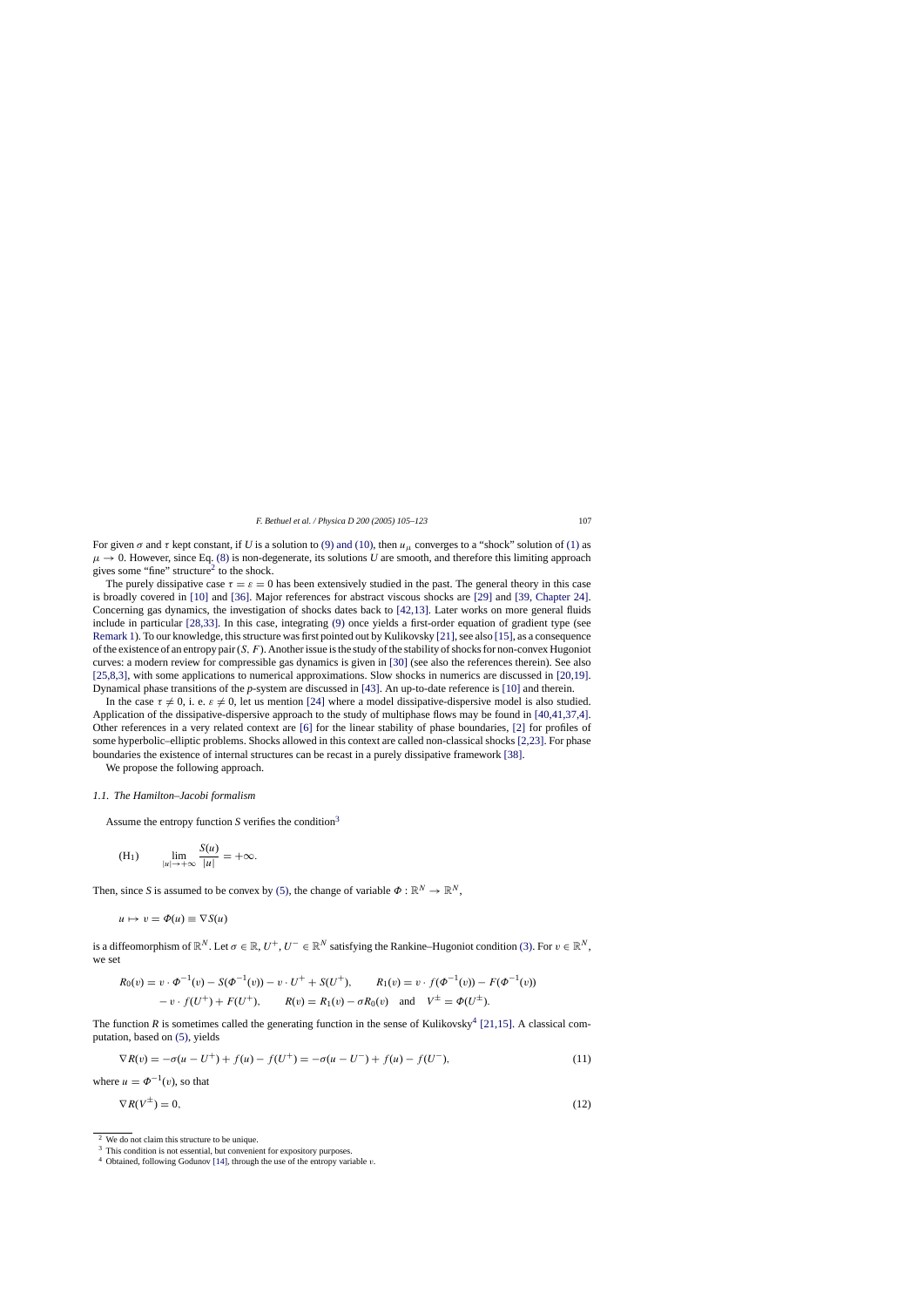in view of the Rankine–Hugoniot condition.<sup>5</sup> Relation [\(11\)](#page-2-0) shows that changing  $U^+$  by  $U^-$  in the definition of *R* would not affect its gradient. We have the following result of local nature.

**Proposition 1.** *Let*  $I \in C^2(\mathbb{R}^N, \mathbb{R})$  *and assume that I satisfies the Hamilton–Jacobi equation, for*  $\tau > 0$ ,

$$
\frac{\tau}{2}|\nabla I|^2(v) = R(v) - I(v) \quad \forall \, v \in \mathbb{R}^N.
$$
\n
$$
(13)
$$

*Let V be a solution, on some interval* ]a, b[, *of the gradient flow*

$$
V'(s) = \nabla I(V(s)) \quad \text{for } s \in ]a, b[.
$$
 (14)

*Then, the function*  $U(s) = \Phi^{-1}(V(s))$  *is a solution of* Eq. [\(9\)](#page-1-0) *on the interval*  $]a, b[$ *.* 

**Proof.** In the *V* variable, Eq. [\(9\)](#page-1-0) becomes

$$
\tau V'' + V' = \nabla R(V). \tag{15}
$$

Differentiating (13) with respect to *V*, we are led to

 $\tau D^2 I \cdot \nabla I = \nabla R - \nabla I$  on  $\mathbb{R}^N$ .

If *V* is a solution of (14), differentiating (14) with respect to *s* we obtain

$$
V''(s) = D^2 I(V(s)) \cdot V'(s) = D^2 I(V(s)) \cdot \nabla I(V(s)) = \frac{1}{\tau} (\nabla R(V(s)) - \nabla I(V(s))) = \frac{1}{\tau} (\nabla R(V(s)) - V'(s))
$$

so that (15) is satisfied.

**Remark 1.** In the case  $\tau = 0$ , Eq. [\(9\)](#page-1-0) directly becomes

$$
V'(s) = \nabla R(V(s)),\tag{16}
$$

which is also of clear gradient type. In this respect, our approach allows to analyze [\(9\)](#page-1-0) as a gradient flow, even in the presence of dispersion.

## *1.2. The main result*

The main goal of this paper is to construct a solution to (13), and which takes into accounts the conditions at infinity [\(10\)](#page-1-0) for *U*, that is

$$
V(\pm \infty) = V^{\pm}, \qquad V'(\pm \infty) = 0 \tag{17}
$$

for the function *V*. Notice in particular that, if *V* is globally defined on  $[a, b] = \mathbb{R}$ , and satisfies condition (17), then necessarily

$$
\nabla I(V^{\pm}) = 0,\tag{18}
$$

i.e.  $V^{\pm}$  are critical points of *I*. In our opinion, an important advantage of Eq. (14) is that it is of the first order, and moreover of gradient type. In particular, if *I* is a solution of (13) and  $V^-$  is a critical point of *I*, then the states  $V^+$ that can be connected to  $V^-$  (in the sense of Eqs. [\(9\) and \(10\)\)](#page-1-0) correspond to the critical points of *I* which are in the unstable manifold of  $V^-$ .

<span id="page-3-0"></span>

<sup>&</sup>lt;sup>5</sup> In particular, in view of [\(12\)](#page-2-0) *R* is not globally strictly convex if  $V^+ \neq V^-$ .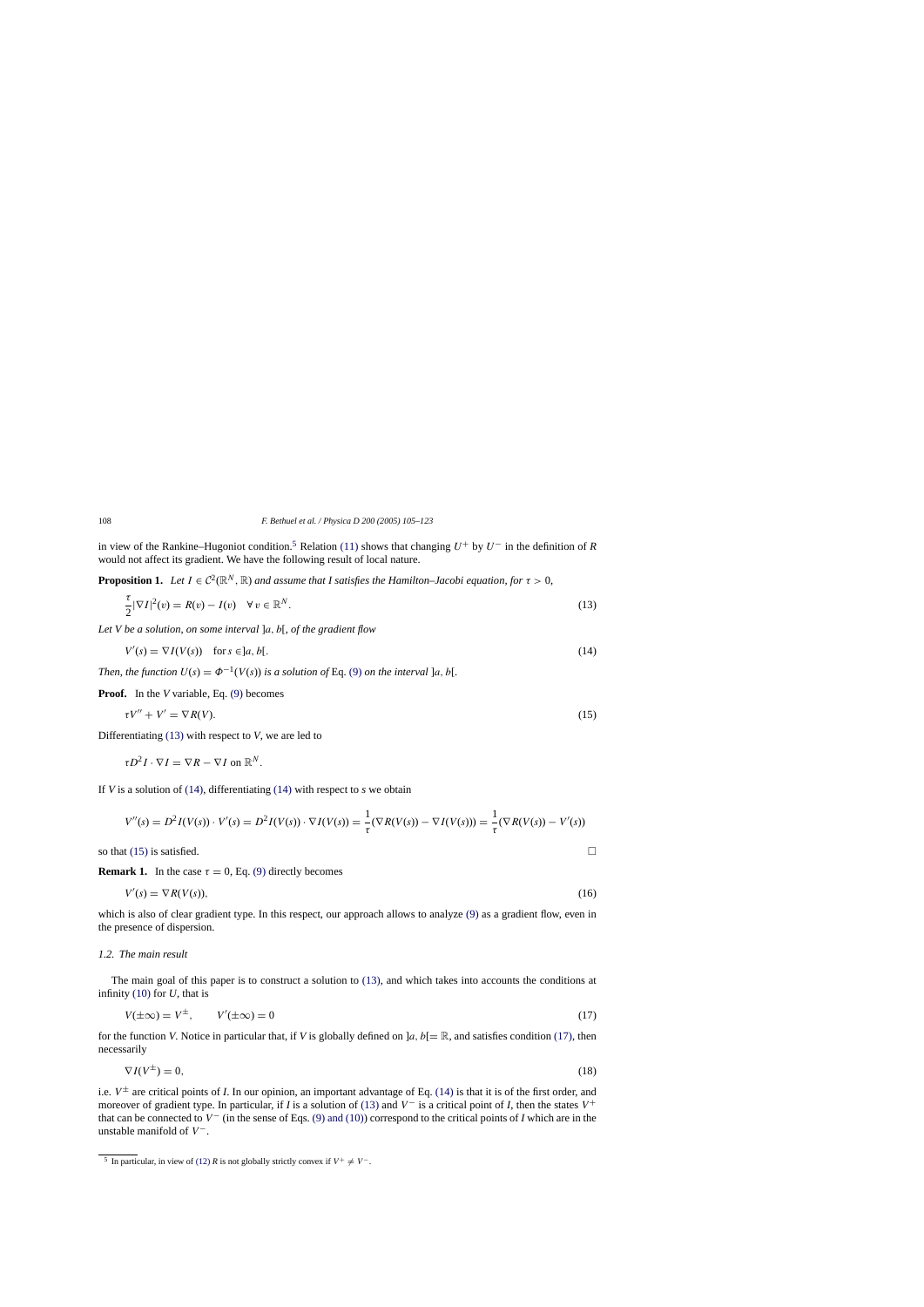<span id="page-4-0"></span>In view of [\(14\) and \(18\)](#page-3-0) a necessary<sup>6</sup> condition for the existence of a global solution *V* satisfying [\(17\)](#page-3-0) is that

$$
I(V^{\pm}) = R(V^{\pm}).\tag{19}
$$

Notice that (19) implies the entropy condition [\(4\).](#page-1-0) Indeed, by [\(14\)](#page-3-0)

$$
0 \le \int_{\mathbb{R}} |V'(s)|^2 \, ds = I(V^+) - I(V^-) = R(V^+) - R(V^-) = +\sigma(S(U^+) - S(U^-)) - F(U^+) + F(U^-),\tag{20}
$$

where we have used the Rankine–Hugoniot condition and the definition of *R*.

**Theorem 1.** Assume that R satisfies the assumptions<sup>7</sup>

$$
(H_2) \qquad D^2 R \geq -c \operatorname{Id},
$$

*for some constant*  $c \in \mathbb{R}$ *, and* 

(H<sub>3</sub>) *there exists an increasing family* { $K_n$ }<sub>n∈N</sub> *of bounded compact convex non-empty sets such that*  $\cup K_n = \mathbb{R}^N$ *and*

$$
R(P_n(u)) \le R(u) \quad \forall u \in R^N,
$$
\n<sup>(21)</sup>

*where*  $P_n$  *is the orthogonal projector on*  $K_n$ .

*There exists a constant*  $\tau_0$ *, which depends only on*  $\sigma$ *, f and S, such that if* 

$$
0 < \tau < \tau_0,\tag{22}
$$

*then there exists a*  $C^{\infty}$  *solution I of* [\(13\) and \(19\).](#page-3-0) *Moreover*  $s \mapsto V(s)$  *is a solution of the classical traveling wave* equation [\(15\)](#page-3-0) *supplemented with the condition at infinity* [\(17\)](#page-3-0) *if and only if it satisfies* [\(14\)](#page-3-0) *on* R *with the same condition at infinity.*

The meaning of condition (22) is that dispersion is small as compared to diffusion. We therefore expect that classical results of the purely dissipative case can be extended in this range. A typical example we have in mind is the existence of traveling waves related to shocks of small amplitude for pairs satisfying the Rankine–Hugoniot condition (see [\[36, Chapter 7\]\).](#page-18-0) We hope nevertheless that some of the tools used here will also be useful to study shocks in the presence of large dispersion. We deduce from Theorem 1 the following corollary.

**Corollary 1.** *Assume that* τ *satisfies*(22). *Let* U<sup>1</sup> *and* U<sup>2</sup> *be two solutions of the third-order traveling wave equation* [\(9\)](#page-1-0) such that  $U_1^{\pm}$  and  $U_2^{\pm}$  exist but may possibly be different. Then the orbits<sup>8</sup> of  $U_1$  and  $U_2$  are either identical or *disjoint.*

The solution *I* will be given explicitly as the minimum of a strictly convex cost functional. Section [2](#page-5-0) is devoted to examples, Section [3](#page-7-0) to the proof of Theorem 1. Additional properties of *I* are presented in Section [4, a](#page-12-0)nd additional references in Section [5. A](#page-13-0) numerical example is treated in Section [6.](#page-13-0)

<sup>&</sup>lt;sup>6</sup> Assuming as above  $I \in \mathcal{C}^2$ .

<sup>7</sup> Assumption (H<sub>3</sub>) is in particular verified if the level sets  $R^c = \{z \in \mathbb{R}^N, R(z) \le c\}$  are compact convex for an unbounded sequence  $c_n \to +\infty$ .<br><sup>8</sup> The orbit of *U* is {*U*(s); −∞ < s < +∞} ⊂  $\mathbb{R}^N$ .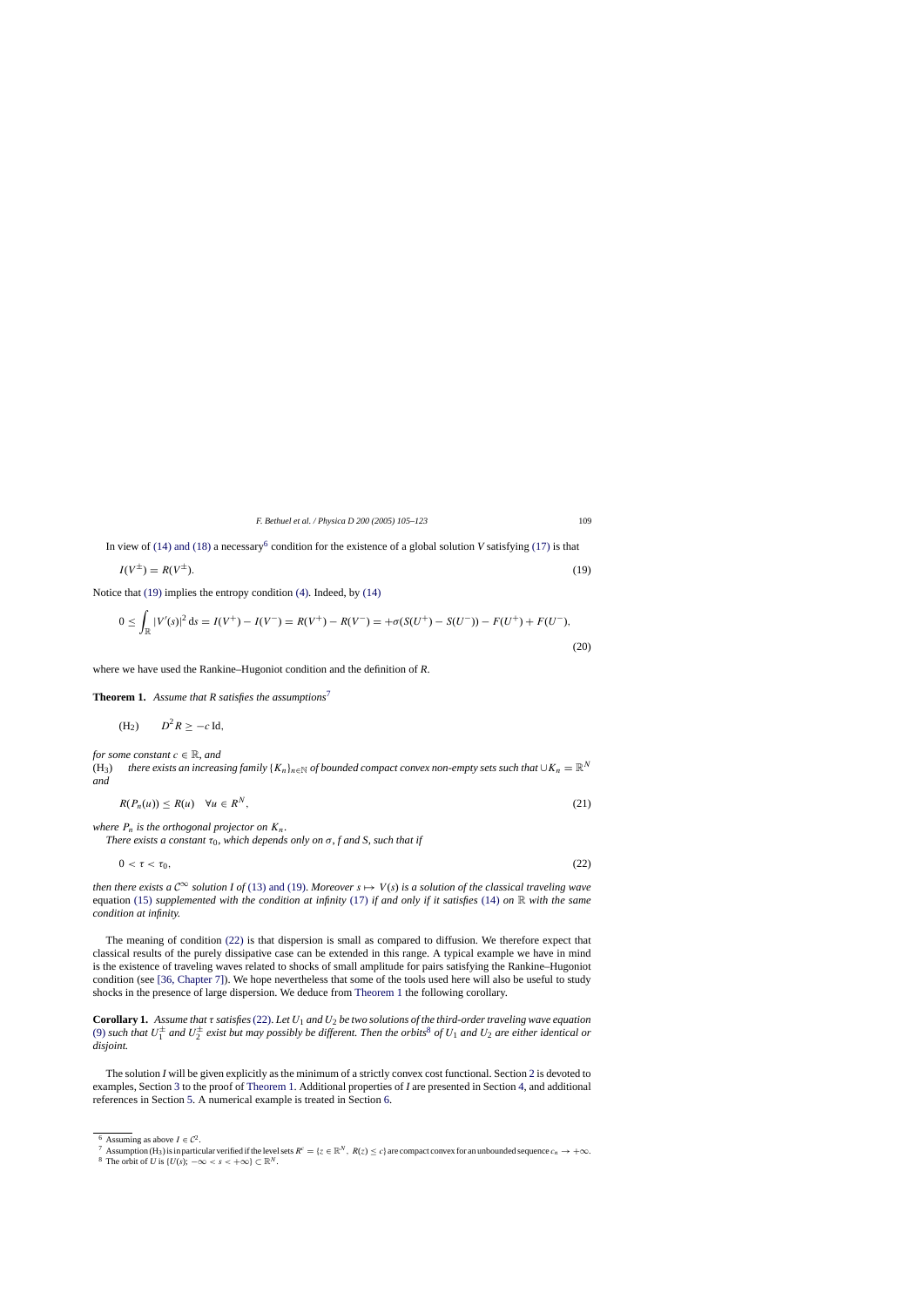## **2. Some relevant examples**

## *2.1. Scalar equations*

We consider first the case  $N = 1$ . In this case  $S(u) = \frac{u^2}{2}$  is always an admissible entropy (admitting as entropy flux  $F(u) = \int u f'(u)$ , so that  $v = u$ ). With such an entropy, Eq. [\(6\)](#page-1-0) becomes

$$
\partial_t u + \partial_x f(u) = \mu \partial_{xx} u + \varepsilon \partial_{xxx} u \tag{23}
$$

and the traveling wave equation is

$$
-\sigma u' + f(u)' = u'' + \tau u'''.
$$
\n(24)

An interesting particular case of non-convex flux is given by the cubic one  $f(u) = u^3$  (see e.g. [\[23,24\],](#page-18-0) which also covers the case of large dispersion). In this case, *R* is explicitly given by

$$
R(u) = -\sigma \frac{(u - u^{+})^{2}}{2} + \frac{1}{4}(u - u^{+})^{2}(u^{2} + 2uu^{+} + 3u^{+2}).
$$

#### *2.2. Nonlinear elastodynamics*

This system (see [\[37,40\]\)](#page-18-0) is

$$
\partial_t v + \partial_x p(w) = \mu \partial_{xx} v - \varepsilon \partial_{xxx} w, \qquad \partial_t w - \partial_x w = 0
$$

and is assumed to model some one-dimensional fluid flow:  $v$  stands for the velocity,  $w$  for the specific volume, whereas  $p(w)$  denotes the pressure (assumed to be a function of w). It is of special interest in the case of non-convex pressure laws *p*, that model van der Waals equations of states. Even though the above system is not of the form [\(6\),](#page-1-0) the related traveling wave system

$$
-\sigma v' + p(w)' = v'' - \tau w'', \qquad -\sigma w' - v' = 0,
$$

can be recast, after elimination of the  $v$  variable, into the scalar equation

$$
-\sigma^2 w' - p(w)' = \sigma w'' + \tau w'''
$$

which is of the form  $(24)$  considered above.

In view of problems with variable coefficients it is worthwhile to notice that the approach proposed in this work admits an extension to

$$
\partial_t v + \partial_x p(w) = \partial_x (\mu(w)\partial_x v) - \partial_x \left( K(w)\partial_{xx} w + \frac{K'(w)}{2} (\partial_x w)^2 \right), \qquad \partial_t w - \partial_x w = 0,
$$
 (25)

which corresponds to the isothermal system for a compressible fluid written in Lagrangian coordinate, see [\[7\]](#page-17-0) and therein. The variable viscosity is  $\mu(w) > 0$  and the variable capillarity is  $K(w)$ . It is reasonable to assume that  $K(w) > 0$ . The corresponding traveling wave equation is

$$
-\sigma^{2}w'-p(w)' = \left(\sigma\mu(w)w' + K(w)w'' + \frac{K'(w)}{2}(w')^{2}\right)',
$$
\n(26)

<span id="page-5-0"></span>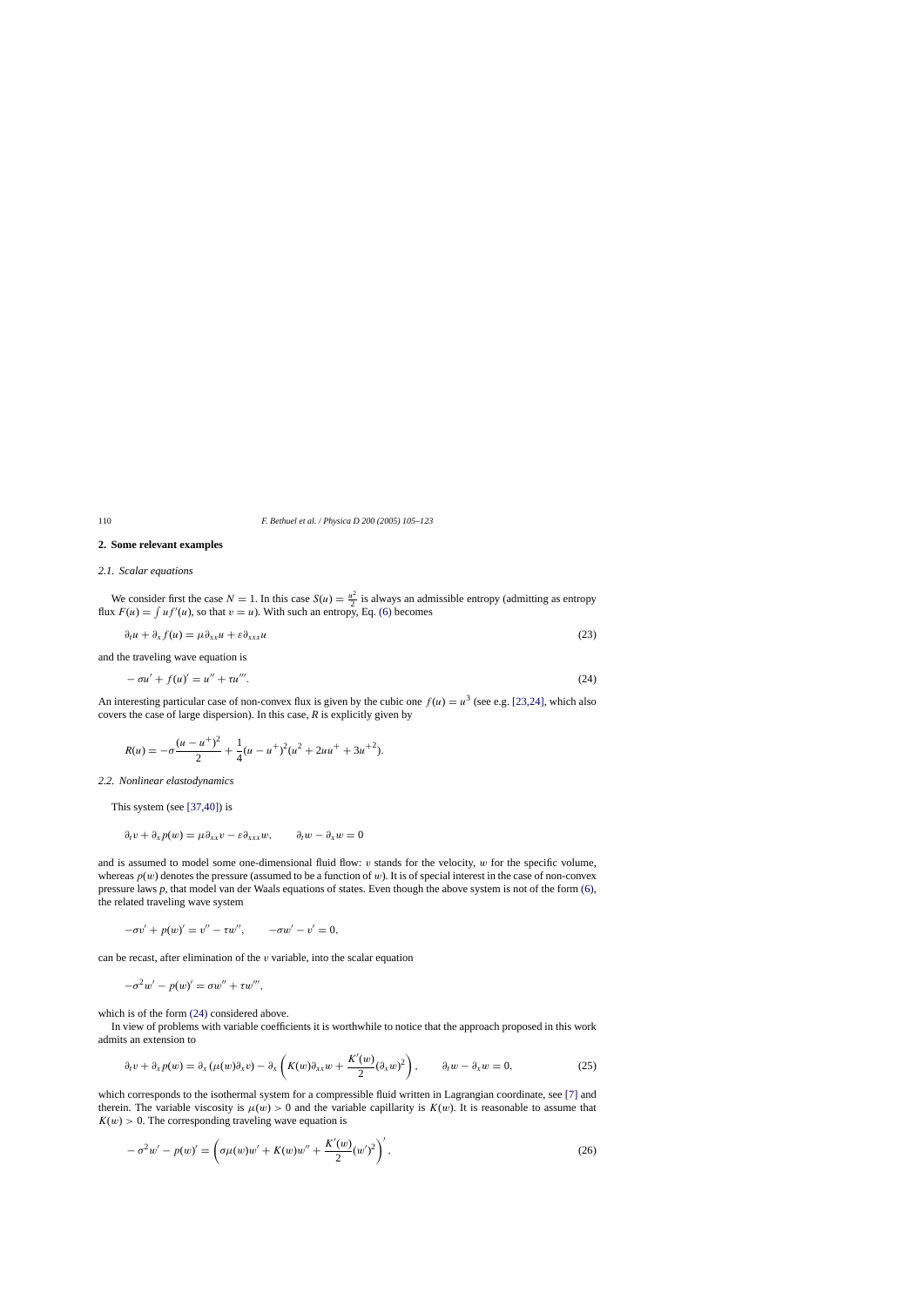<span id="page-6-0"></span>i.e. after integration from  $+\infty$ 

$$
-\sigma^{2}(w-w^{+}) - (p(w) - p(w^{+})) = \sigma\mu(w)w' + K(w)w'' + \frac{K'(w)}{2}(w')^{2}.
$$
\n(27)

Let us define

$$
R(w) = -\sigma^2 \frac{(w - w^+)^2}{2} - \int_{w^+}^w p(z) dz + (w - w^+) p(w^+).
$$

The extension of [Proposition 1](#page-3-0) to (27) is given by

**Proposition 2.** *Set*  $\tau_{\sigma}(w) = \frac{K(w)}{\sigma^2 \mu(w)^2}$ . Let I be a  $C^2$  solution of the Hamilton Jacobi equation

$$
\frac{\tau_{\sigma}(w)}{2}|I'(w)|^2 = R(w) - I(w)
$$
\n(28)

*and let* w *be a solution of the gradient flow*

$$
\sigma\mu(w)w'(s) = I'(w(s)).\tag{29}
$$

*Then* w *is a solution of the traveling wave equation* (27).

The proof is similar to the proof of [Proposition 1.](#page-3-0) First, we differentiate  $(28)$  with respect to w. This yields

$$
K(w)\left(\frac{I'}{\sigma\mu}\right)'(w)\left(\frac{I'}{\sigma\mu}\right)(w)+\frac{K'(w)}{2}\left(\frac{I'}{\sigma\mu}\right)^2(w)=R'(w)-I'(w).
$$

Next, we differentiate (29) with respect to *s*. We obtain

$$
w''(s) = \left(\frac{I'}{\sigma\mu}\right)'(w(s))w'(s) = \left(\frac{I'}{\sigma\mu}\right)'(w(s))\left(\frac{I'}{\sigma\mu}\right)(w(s)).
$$

Combining the two equations leads to

$$
K'(w(s))w''(s) + \frac{K(w)}{2}(w'(s))^2 + \sigma\mu(w)w'(s) = R'(w) = -\sigma^2(w - w^+) - p(w) + p(w^+).
$$

The proof is complete.

## *2.3. Numerical methods*

Independently of the specific context considered so far, we show next that dispersion terms naturally occur in the discretization of Eq. [\(16\). A](#page-3-0) simple first-order scheme for [\(16\)](#page-3-0) is given by

$$
\frac{V_{i+1} - V_i}{h} = \nabla R(V_i), \quad i \in \mathbb{Z}.
$$
\n(30)

It is well known that its implementation as a shooting method for the search of heteroclinic solutions presents substantial difficulties<sup>9</sup> [\[5\]. H](#page-17-0)ere we suggest a slightly different method. The starting point is the observation that,

<sup>&</sup>lt;sup>9</sup> Except in the scalar case!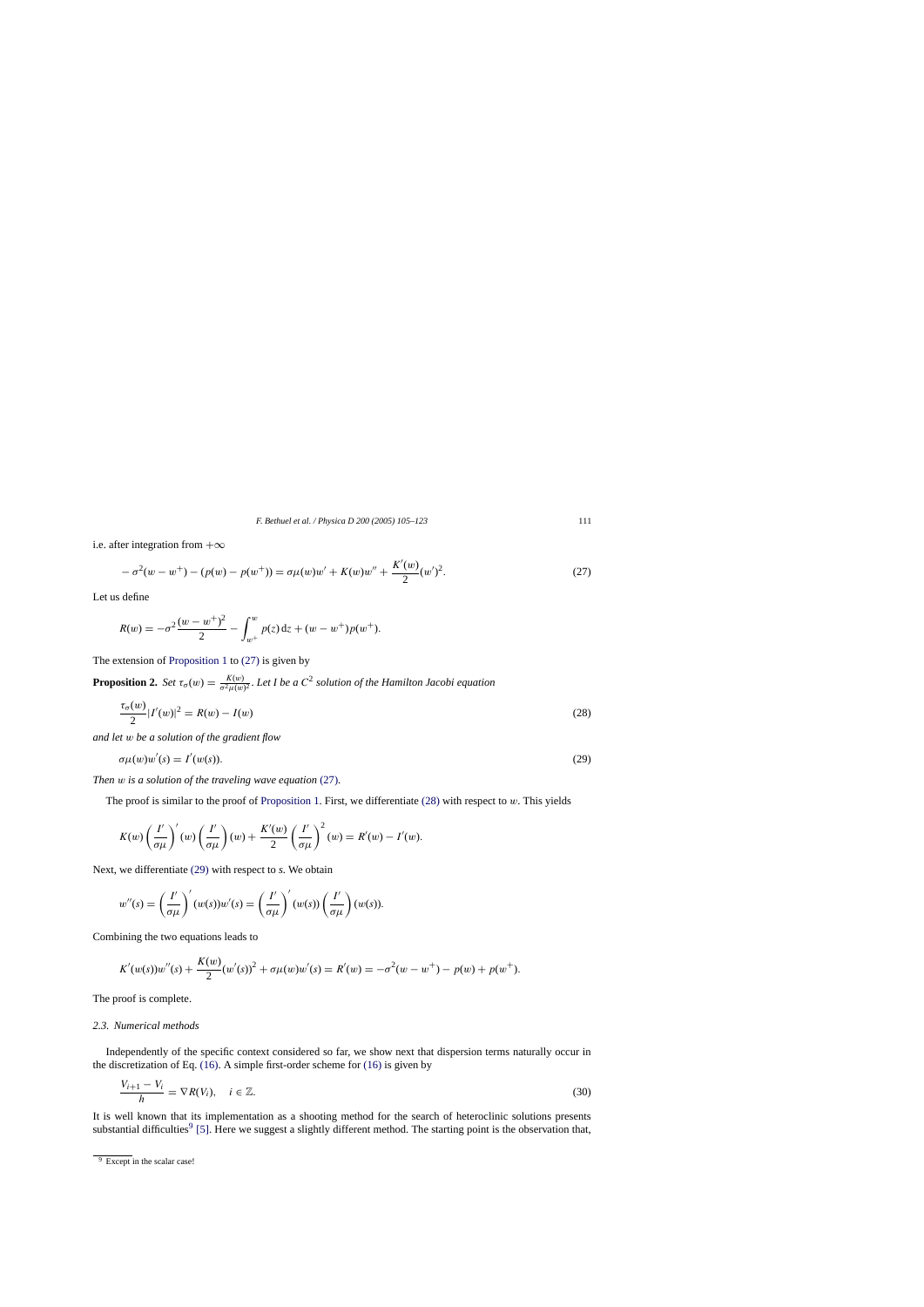<span id="page-7-0"></span>whereas [\(30\)](#page-6-0) is a first-order approximation of [\(16\),](#page-3-0) it is a second-order approximation of

$$
\frac{h}{2}V'' + V' = \nabla R(V),
$$

which is of the form [\(15\)](#page-3-0) for  $\tau = \frac{h}{2}$ . For fixed (but small) mesh size *h*, our analysis shows that the trajectories arise directly through the minimization of a strictly convex functional (see [Theorem 1](#page-4-0) and comments thereafter), for which robust numerical methods are available.

## **3. Proof of Theorem 1**

In order to present the proof of [Theorem 1](#page-4-0) and to construct *I*, we first go back to a Lagrangian formalism.

## *3.1. Lagrangian formalism*

To give a variational flavor to Eq. [\(15\)](#page-3-0)

$$
\tau V''(s) + V'(s) = \nabla R(V(s))
$$

we perform the change of variable

$$
s \mapsto \exp(\gamma s) = t
$$
, where  $\gamma = \frac{1}{\tau} > 0$ .

The function *V* is a solution to [\(17\)](#page-3-0) if and only the function *W* defined by  $W(t) = V(s)$  satisfies

$$
(t^2W'(t))' = \tau \nabla R(W(t)) \text{ on } ]0, +\infty[.
$$
\n(31)

In view of the factor  $t^2$  on the left-hand side of (31), there is no direct variational formulation of heteroclinic solutions of (31). Instead, we look at trajectories on  $]0, \alpha[$ , for arbitrary  $\alpha > 0$ , and whose value v at the point  $t = \alpha$ is prescribed. For that purpose let  $v \in \mathbb{R}^N$  and  $\alpha > 0$  be given. We define the functional  $\mathcal{C}_{v,\alpha}$  on the space

$$
X_{\alpha} = \left\{ w \in H_{loc}^{1}(]0, \alpha], \mathbb{R}^{N} \text{ s.t. } \int_{0}^{\alpha} t^{2} |w'(t)|^{2} \, \mathrm{d}t < +\infty, \ w(\alpha) = 0 \right\}
$$

by

$$
\mathcal{C}_{\mathfrak{v},\alpha}(w) = \int_0^\alpha \frac{t^2}{2\tau} |w'(t)|^2 + R(\mathfrak{v} + w(t)) dt.
$$

The following elementary lemma justifies the definition of  $C_{p,q}$ .

**Lemma 1.** *Assume R satisfies* (H2). *Then*,

- (1) *The functional*  $C_{\mathfrak{v},\alpha}$  *is well defined on*  $X_{\alpha}$ *, with values in*  $\mathbb{R} \cup \{+\infty\}$ *.*
- (2)  $C_{p,q}$  *is Fréchet differentiable on*  $X_\alpha \cap L^\infty(0, \alpha)$ .
- (3) *The critical points of*  $C_{\mathfrak{v},\alpha}$  *on*  $X_\alpha \cap L^\infty(0,\alpha)$  *are solutions of* (31) *on* ]0,  $\alpha$ [.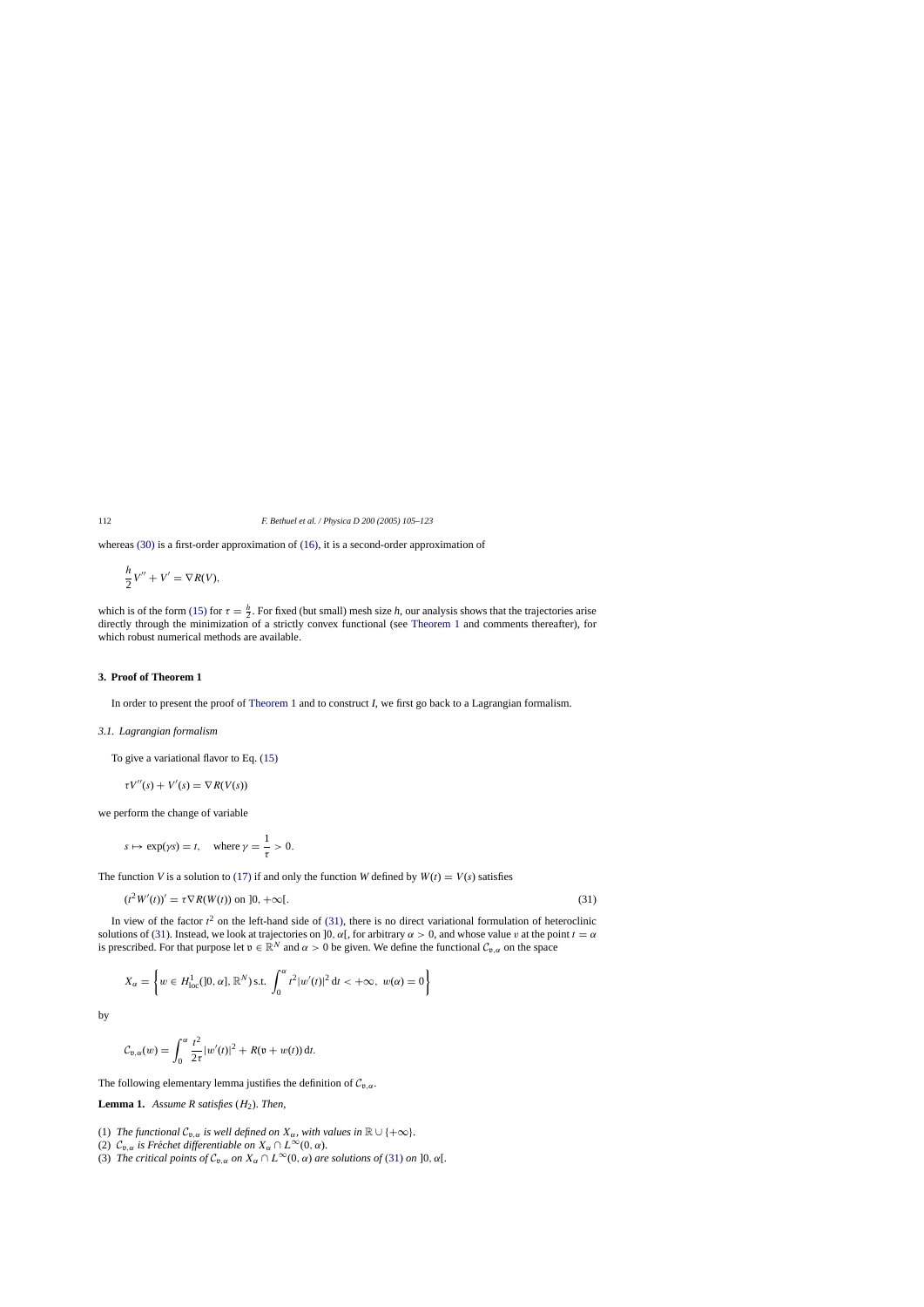<span id="page-8-0"></span>**Proof.** The only point which requires some care is (1). First, by Hardy's inequality, we have the embedding

$$
X_{\alpha} \to L^2(0, \alpha) \tag{32}
$$

(see Theorem 2). Second, by assumption  $(H<sub>2</sub>)$ 

$$
R(w) \geq -C(||w||^2 + 1) \quad \forall w \in \mathbb{R}^N
$$
\n
$$
(33)
$$

for some constant  $C > 0$ . Let  $R^-(w) = \min(0, R(w))$  be the non-positive part of R. Combining (32) and (33) we deduce that the negative term  $\int_0^{\alpha} R^{-}(w(t)) dt$  is bounded and the conclusion (1) follows. Deriving (2) and (3) is then fairly standard and we omit it.

**Remark 2.** (1) If a traveling wave solution of [\(9\)](#page-1-0) exists and satisfies the conditions at infinity [\(10\), t](#page-1-0)he corresponding function  $W - W(\alpha)$  belongs to  $X_{\alpha}$ . Indeed, since  $V'(s) = \gamma t W'(t)$  and since by [\(10\),](#page-1-0) V' tends to zero at  $-\infty$ , we have  $tW'(t) \to 0$  as  $t \to 0$ .

(2) In terms of the function v, the functional  $C_{\mathfrak{v},\alpha}$  becomes

$$
C_{\mathfrak{v},\alpha}(w) = \int_{-\infty}^{\tau \log \alpha} \exp(\gamma s) \left( \frac{|v'(s)|^2}{2} + \gamma R(v(s) + \mathfrak{v}) \right) ds
$$

for  $v(s) = w(t)$ , and therefore  $v(\tau \log \alpha) = w(\alpha) = 0$ .

(3) Since Eq. [\(17\)](#page-3-0) is autonomous, it is invariant by translation, and this fact reflects on the following property of the function  $C_{\mathfrak{v},\alpha}$ :

$$
C_{\mathfrak{v},\alpha_1}(w(\cdot)) = \frac{\alpha_1}{\alpha_2} C_{\mathfrak{v},\alpha_2} \left( w \left( \frac{\alpha_2}{\alpha_1} \cdot \right) \right) \quad \forall w \in X_1.
$$
\n
$$
(34)
$$

Therefore, in the sequel we will mainly consider the case  $\alpha = 1$  and omit the  $\alpha$ -subscript setting

$$
C_{\mathfrak{v}} = C_{\mathfrak{v},1}
$$
 and  $X = X_1$ .

## 3.2. Convexity of  $C_p$

In this section, we will show the following proposition. **Proposition 3.** Assume R satisfies  $(H_2)$ . *There exists*  $\tau_0 > 0$  *such that if* 

$$
0 < \tau < \tau_0 \tag{35}
$$

*then*  $C_p$  *is strictly convex and coercive on X. Therefore, there exists a unique minimizer*  $m(\mathfrak{v})$  *of*  $C_p$  *on X. Moreover, the function*  $v \mapsto m(v)$  *is of class*  $C^2$ .

The main tool in the proof of Proposition 3 is the following inequality due to Hardy (see [\[16\], s](#page-17-0)ee also [\[12,31,32\]\).](#page-17-0) **Theorem 2** (Hardy). *Let*  $w \in X$  (*so that*  $w(1) = 0$ ). *We have* 

$$
\int_0^1 |w(t)|^2 dt \le 4 \int_0^1 t^2 |w'(t)|^2 dt = 4 ||w||_X^2.
$$

**Proof of Proposition 3.** We show that  $C_p$  is  $\alpha$ -convex, that is, that for some  $\alpha > 0$ ,

$$
\mathcal{C}_{\mathfrak{v}}(\theta w_1 + (1 - \theta)w_2) \leq \theta \mathcal{C}_{\mathfrak{v}}(w_1) + (1 - \theta)\mathcal{C}_{\mathfrak{v}}(w_2) - \alpha\theta(1 - \theta) \|w_1 - w_2\|_X^2.
$$
\n
$$
(36)
$$

To establish the previous inequality, we distinguish two cases.

**Case 1.** One of the quantities  $\mathcal{C}_{\mathfrak{v}}(w_1)$  or  $\mathcal{C}_{\mathfrak{v}}(w_2)$  is infinite. Then, there is nothing to prove.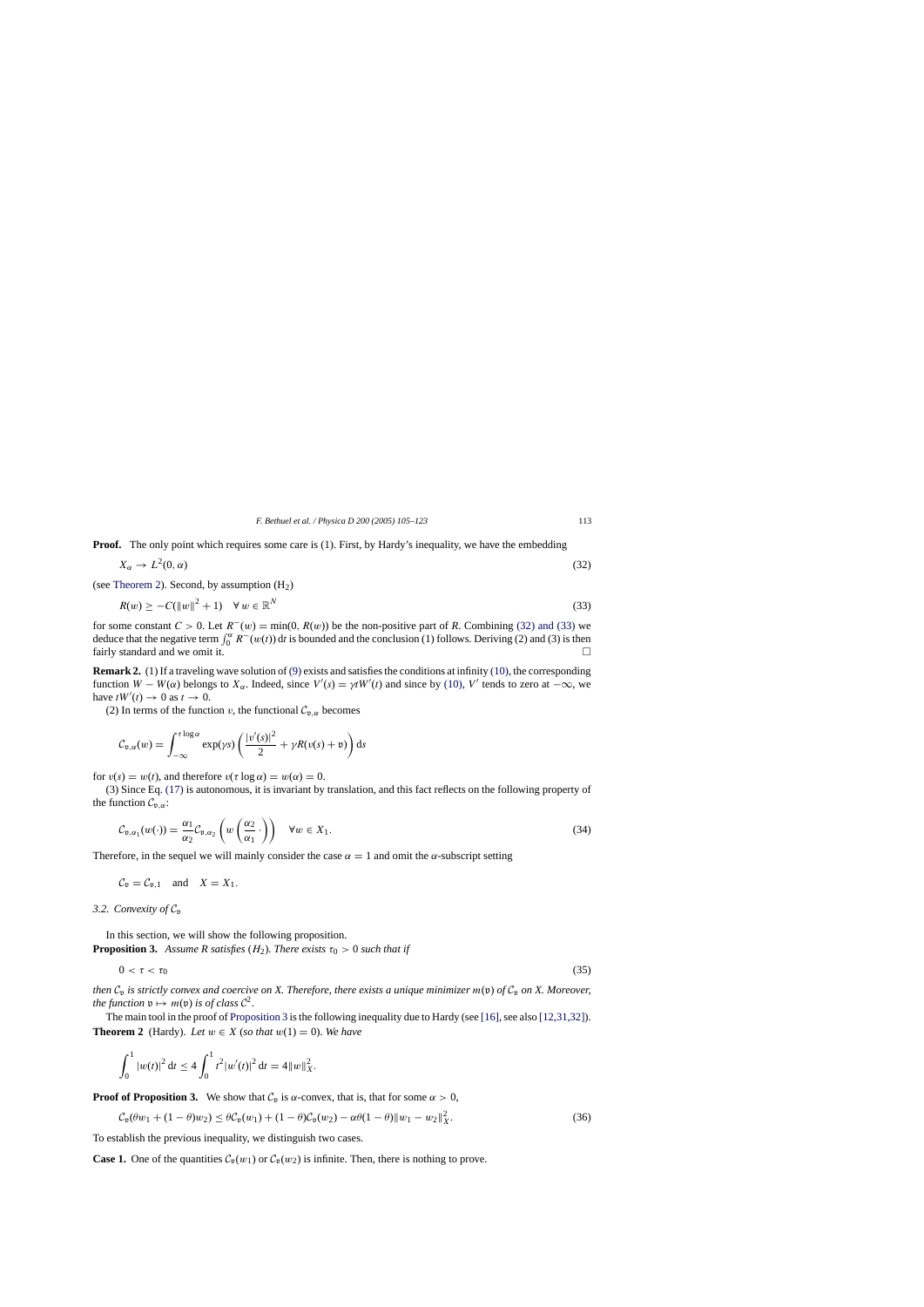**Case 2.** If both of those quantities are bounded, we write

$$
\mathcal{C}_{\mathfrak{v}}(\theta w_1 + (1 - \theta)w_2) - \theta \mathcal{C}_{\mathfrak{v}}(w_1) - (1 - \theta)\mathcal{C}_{\mathfrak{v}}(w_2) = -\frac{\theta(1 - \theta)}{\tau} \|w_1 - w_2\|_X^2 + \int_0^1 [R(\theta w_1 + (1 - \theta)w_2) - \theta R(w_1) - (1 - \theta)R(w_2)] dt.
$$
\n(37)

On the other hand, by assumption (H<sub>2</sub>),  $D^2(R) \ge -c$  Id, so that

$$
R(\theta w_1 + (1 - \theta)w_2) - \theta R(w_1) - (1 - \theta)R(w_2) \le 2c\theta(1 - \theta)|w_1 - w_2|^2.
$$

Therefore, by Hardy's inequality we obtain

$$
C_{\mathfrak{v}}(\theta w_1 + (1 - \theta)w_2) - \theta C_{\mathfrak{v}}(w_1) - (1 - \theta)C_{\mathfrak{v}}(w_2) \le -\theta(1 - \theta)\frac{1 - 8\tau c}{\tau} \|w_1 - w_2\|_X^2.
$$

It suffices then to choose  $\tau$  such that  $\tau < \tau_0 = \frac{1}{8c}$ .  $\frac{1}{8c}$ .

We are now in position to define the cost functional *I* by

$$
I(\mathfrak{v}) = \mathcal{C}_{\mathfrak{v}}(m(\mathfrak{v})).\tag{38}
$$

In view of [Proposition 1,](#page-3-0) our next purpose is to derive regularity properties for *I*. Although it may not necessary, the boundedness of the trajectory  $m(v)$  will be helpful to obtain such results. In that direction however, assumption  $(H<sub>2</sub>)$  is not sufficient to guaranty the boundedness as the following example shows. Consider the equation

$$
\tau V'' + V' = \nabla \left( -\frac{|V|^2}{2} \right) = -V \tag{39}
$$

whose solutions are generated by  $exp(r+s)$ , with

$$
r_{\pm} = \frac{-1 \pm \sqrt{1 - 4\tau}}{2\tau} < 0.
$$

Since the trajectories of solutions of (38) (with  $R(V) = -\frac{|V|^2}{2}$ ) are given by solutions of (39) for  $s < 0$ , it follows that the solutions  $m(\mathfrak{v})$  of (38) are not bounded.<sup>10</sup>

**Lemma 2.** *Assume R satisfies* ( $H_2$ ) *and* ( $H_3$ ), *and*  $\tau$  *satisfies* [\(35\).](#page-8-0) *Then for any*  $v \in \mathbb{R}^N$ ,  $m(v)$  *is a bounded function.* **Proof.** Let  $K_n$  be such that  $v \in K_n$  and define

$$
u = P_n(m(\mathfrak{v}) + \mathfrak{v}) - \mathfrak{v}.
$$

By convexity of  $K_n$ , we have

$$
|u'(t)| \le m'(\mathfrak{v}(t)) \quad \forall t \in ]0, 1[.
$$
\n
$$
(40)
$$

On the other hand,  $P_n(\mathfrak{v}) = \mathfrak{v}$ , so that  $u(1) = 0$ , and hence  $u \in X$ . By [\(21\) and \(40\), w](#page-4-0)e derive

$$
C_{\mathfrak{v}}(u) \leq C_{\mathfrak{v}}(m(\mathfrak{v})).
$$

So that by uniqueness  $m(\mathfrak{v}) = u$  is bounded.

<span id="page-9-0"></span>

 $\frac{10 \text{ In any case, such unbounded solutions are not relevant in the quest for heteroclinic solutions.}$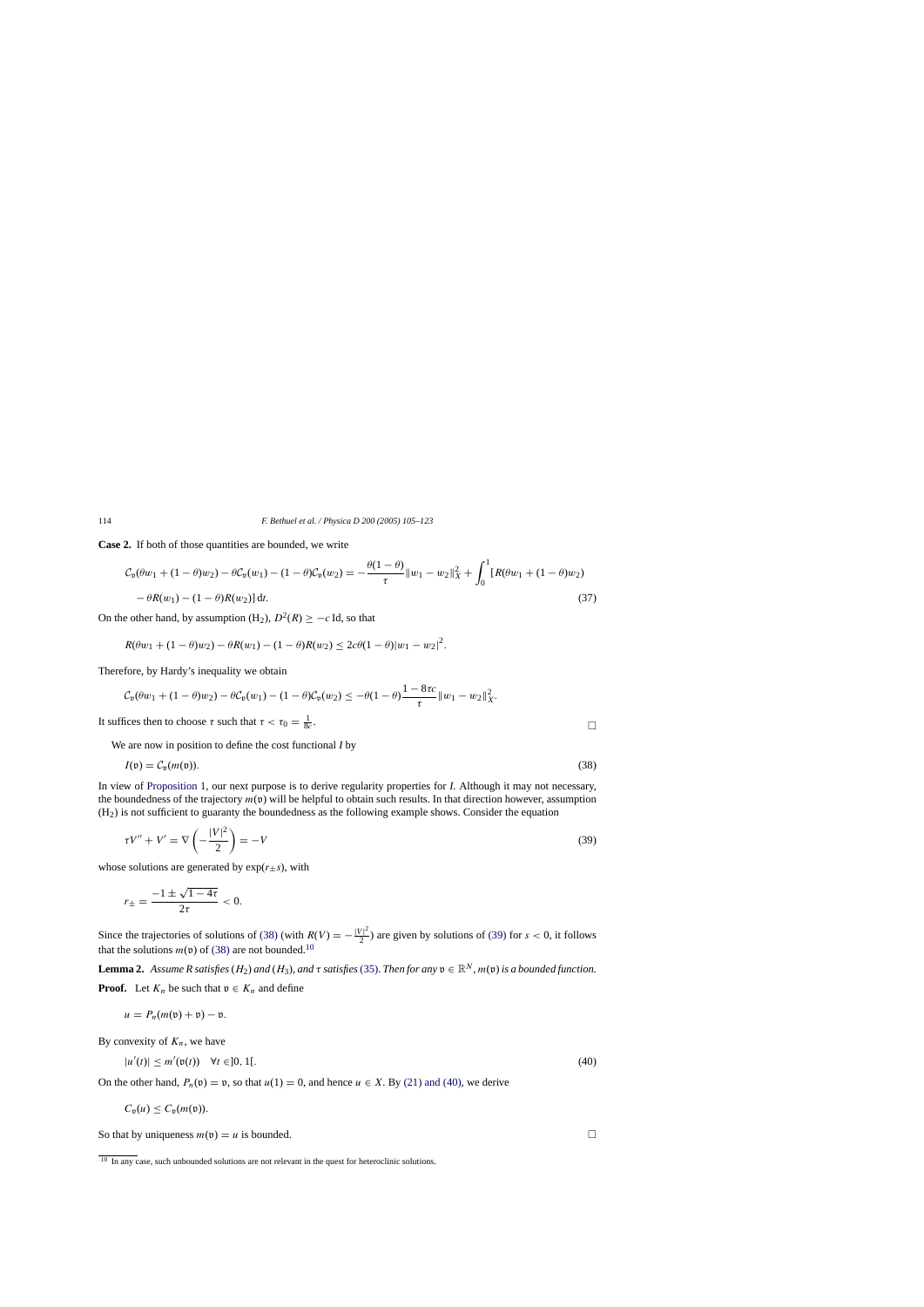<span id="page-10-0"></span>The proof is completed in five steps.

**Step 1.** *The function I given by* [\(38\)](#page-9-0) *is*  $C^{\infty}$ . We rely on the implicit function theorem, in order to avoid explicit computations. It is technically convenient to replace the original functional  $C_p$  by one where the potential  $R$ is quadratic at infinity. Since we know that the minimizer  $m(v)$  is bounded, for v in a fixed compact set, this does not affect the result. In this case the function  $(v, w) \to C_v(w)$  is  $C^{\infty}$  from  $\mathbb{R}^N \times X$  into  $\mathbb{R}$ , and therefore  $g : (v, w) \to \nabla_w C_v(w)$  is  $C^{\infty}$  from  $\mathbb{R}^N \times X$  into the Hilbert space *X*. By strict convexity the minimizer  $m(v)$  is the unique solution to the equation

 $g(\mathfrak{v}, m(\mathfrak{v})) = 0.$ 

Moreover, invoking  $\alpha$ -convexity  $\partial_w g(v_0, m(v_0))$  is invertible for every  $v_0 \in \mathbb{R}^N$ . Applying the implicit function theorem, we deduce that locally the function  $v \to m(v)$  is well defined and  $C^{\infty}$ . Going back to the identity  $I(v)$  =  $C_n(m(\mathfrak{v}))$ , we deduce that *I* is  $C^{\infty}$ .

**Step 2.** We claim that

$$
\nabla I(\mathfrak{v}) = \frac{m(\mathfrak{v})'(1)}{\tau}.
$$
\n(41)

We first note that in view of [Proposition 3,](#page-8-0) one has the equality

$$
\langle \nabla_w C_{\mathfrak{v}}(m(\mathfrak{v})), \varphi \rangle = 0 \qquad \forall \varphi \in X,\tag{42}
$$

which writes

$$
\int_0^1 \left[ \frac{t^2}{\tau} m(\mathfrak{v})'(t) \varphi'(t) + \nabla R(\mathfrak{v} + m(\mathfrak{v})(t)) \varphi(t) \right] dt = 0 \qquad \forall \varphi \in X.
$$
 (43)

Thus, in view of (42)

$$
\nabla I(\mathfrak{v}) = \nabla (C_{\mathfrak{v}}(m(\mathfrak{v}))) = (\partial_{\mathfrak{v}} C_{\mathfrak{v}})(m(\mathfrak{v})) = \int_0^1 \nabla R(\mathfrak{v} + m(\mathfrak{v})(t)) dt = \lim_{\varepsilon \to 0} \int_0^1 \nabla R(\mathfrak{v} + m(\mathfrak{v})(t)) \varphi_{\varepsilon}(t) dt,
$$
\n(44)

where the function  $\varphi_{\varepsilon}$  is defined by  $\varphi_{\varepsilon}(t) \equiv 1$  for  $0 \le t \le 1 - \varepsilon$  and  $\varphi_{\varepsilon}(t) = \frac{1-t}{\varepsilon}$  for  $1 - \varepsilon \le t \le 1$ , so that  $\varphi_{\varepsilon}$  is continuous, piecewise linear and belongs to *X*. In particular  $\varphi_{\varepsilon}(1) = 0$ . Going back to (43) and passing to the limit  $\varepsilon \to 0$ , we obtain

$$
\lim_{\varepsilon\to 0}\int_0^1 \nabla R(\mathfrak{v}+m(\mathfrak{v})(t))\varphi_{\varepsilon}(t) dt = -\lim_{\varepsilon\to 0}\int_0^1 \frac{t^2}{\tau}m(\mathfrak{v})'(t)\varphi_{\varepsilon}'(t) dt = \frac{m(\mathfrak{v})'(1)}{\tau}.
$$

This establishes (41).

**Step 3.** *I satisfies* Eq. [\(13\).](#page-3-0) The computations are quite classical [\[11\],](#page-17-0) we specify them in our problem. First for  $0 < \alpha < 1$ , consider the integral of the action along the trajectory  $m(\mathfrak{v})$ 

$$
A(\alpha) = \int_0^{\alpha} \left( \frac{t^2}{2\tau} |m(\mathfrak{v})'(t)|^2 + R(\mathfrak{v} + m(\mathfrak{v}(t))) \right) dt,
$$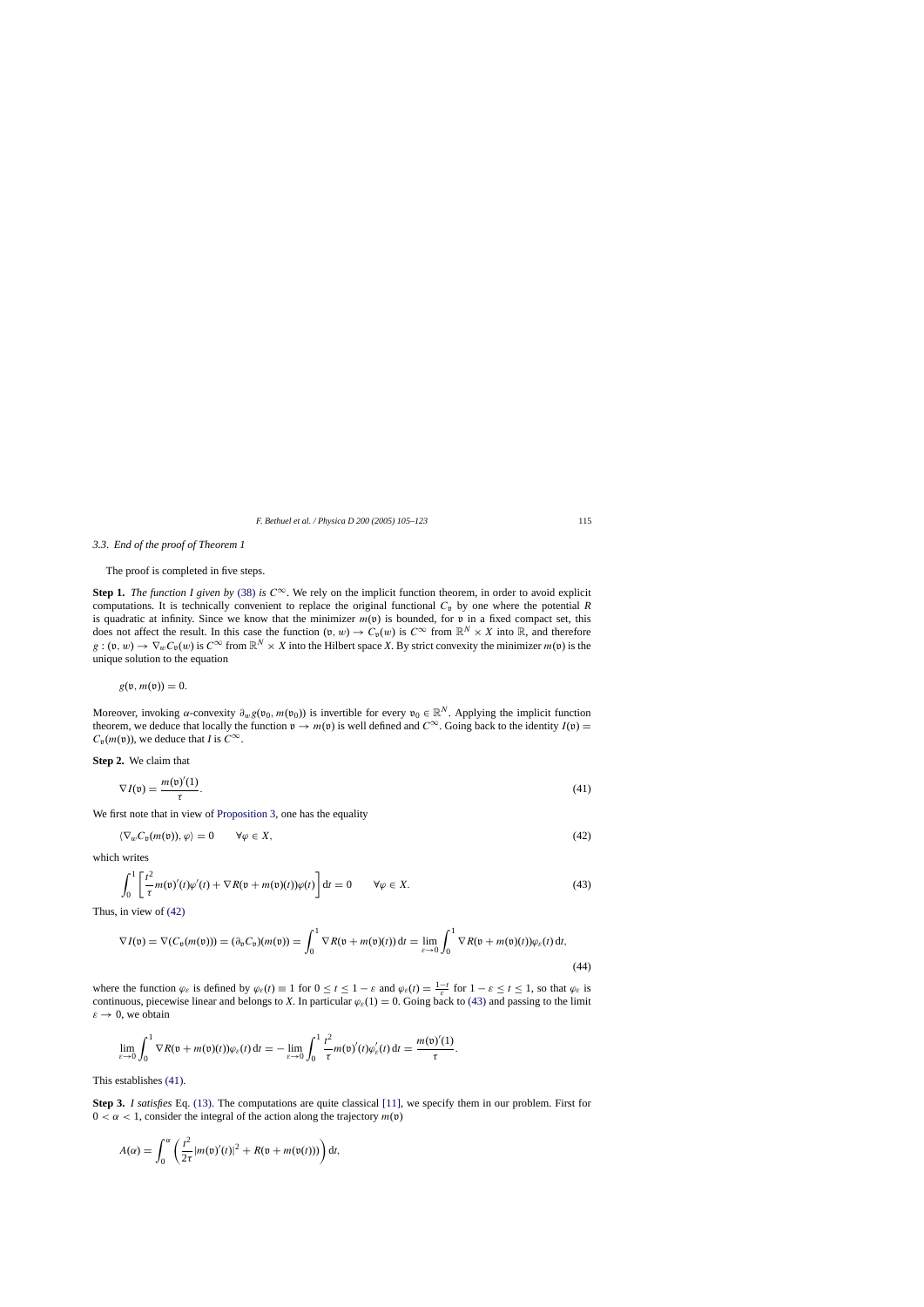so that

$$
\frac{\mathrm{d}}{\mathrm{d}\alpha}A(\alpha) = \frac{\alpha^2}{2\tau}|m(\mathfrak{v})'(\alpha)|^2 + R(\mathfrak{v} + m(\mathfrak{v}(\alpha))).
$$

On the other hand one has the identity

$$
A(\alpha) = C_{\mathfrak{v}+m(\mathfrak{v})(\alpha),\alpha}(z_{\alpha}(\mathfrak{v})),
$$

where  $z_\alpha \in X_\alpha$  is defined by  $z_\alpha(\mathfrak{v}) = m(\mathfrak{v}) - m(\mathfrak{v})(\alpha)$ . Invoking relation [\(34\), f](#page-8-0)or  $\alpha_1 = \alpha$  and  $\alpha_2 = 1$ , we obtain

$$
A(\alpha) = \alpha C_{\mathfrak{v} + m(\mathfrak{v})(\alpha), A} \left( z_{\alpha}(\mathfrak{v}) \left( \frac{\cdot}{\alpha} \right) \right).
$$

Since  $z_\alpha(\mathfrak{v})$  is the minimizer for the problem  $\min_{w \in X_\alpha} C_{\mathfrak{v}+m(\mathfrak{v})(\alpha),\alpha}(w)$ , it follows that  $z_\alpha(\mathfrak{v})\left(\frac{1}{\alpha}\right)$  is the minimzer for the problem  $\min_{w \in X} C_{\mathfrak{v}+m(\mathfrak{v})(\alpha),1}(w)$ : hence

$$
z_{\alpha}(\mathfrak{v})\left(\frac{\cdot}{\alpha}\right) = m(\mathfrak{v} + m(\mathfrak{v})(\alpha))(\cdot)
$$

and

$$
A(\alpha) = \alpha I(\mathfrak{v} + m(\mathfrak{v})(\alpha)).
$$

We use this expression to provide a different computation for  $\frac{d}{d\alpha}A(\alpha)$ . We have

$$
\frac{\mathrm{d}}{\mathrm{d}\alpha}A(\alpha) = I(\mathfrak{v} + m(\mathfrak{v})(\alpha)) + \alpha \langle \nabla I(\mathfrak{v} + m(\mathfrak{v})(\alpha)), m(\mathfrak{v})'(\alpha) \rangle.
$$

Combining the two expressions for  $\frac{d}{d\alpha}A(\alpha)$ , for  $\alpha = 1$ , we are led to

$$
\frac{1}{2\tau}|m(\mathfrak{v})'(1)|^2 + R(\mathfrak{v}) = I(\mathfrak{v}) + \langle \nabla I(\mathfrak{v}), m(\mathfrak{v})'(1) \rangle.
$$

Finally since  $m(\nu)'(1)$  is given by [\(41\), w](#page-10-0)e obtain [\(13\).](#page-3-0)

**Step 4.** *I satisfies the condition* [\(19\). I](#page-4-0)t suffices to show that if v is a critical point for *R* then  $m(v) = 0$ . If  $\nabla R(v) = 0$ then the constant function  $w \equiv 0$  is obviously solution to [\(43\),](#page-10-0) that is a critical point for the functional  $C_v(w)$ . By convexity the critical point is unique, so that

$$
I(\mathfrak{v})=C_{\mathfrak{v}}(0)=R(\mathfrak{v}).
$$

**Step 5.** *Classical traveling waves correspond to gradient flow for I*. This is somehow the converse to [Proposition 1,](#page-3-0) which states that gradient flow solutions satisfy the traveling wave equation. Consider a solution *V* to Eq. [\(15\)](#page-3-0) i.e.

$$
\tau V''(s) + V'(s) = \nabla R(V(s))\tag{45}
$$

supplemented with the condition at infinity  $(17)$ :

$$
V(\pm \infty) = V^{\pm}, \qquad V'(\pm \infty) = 0.
$$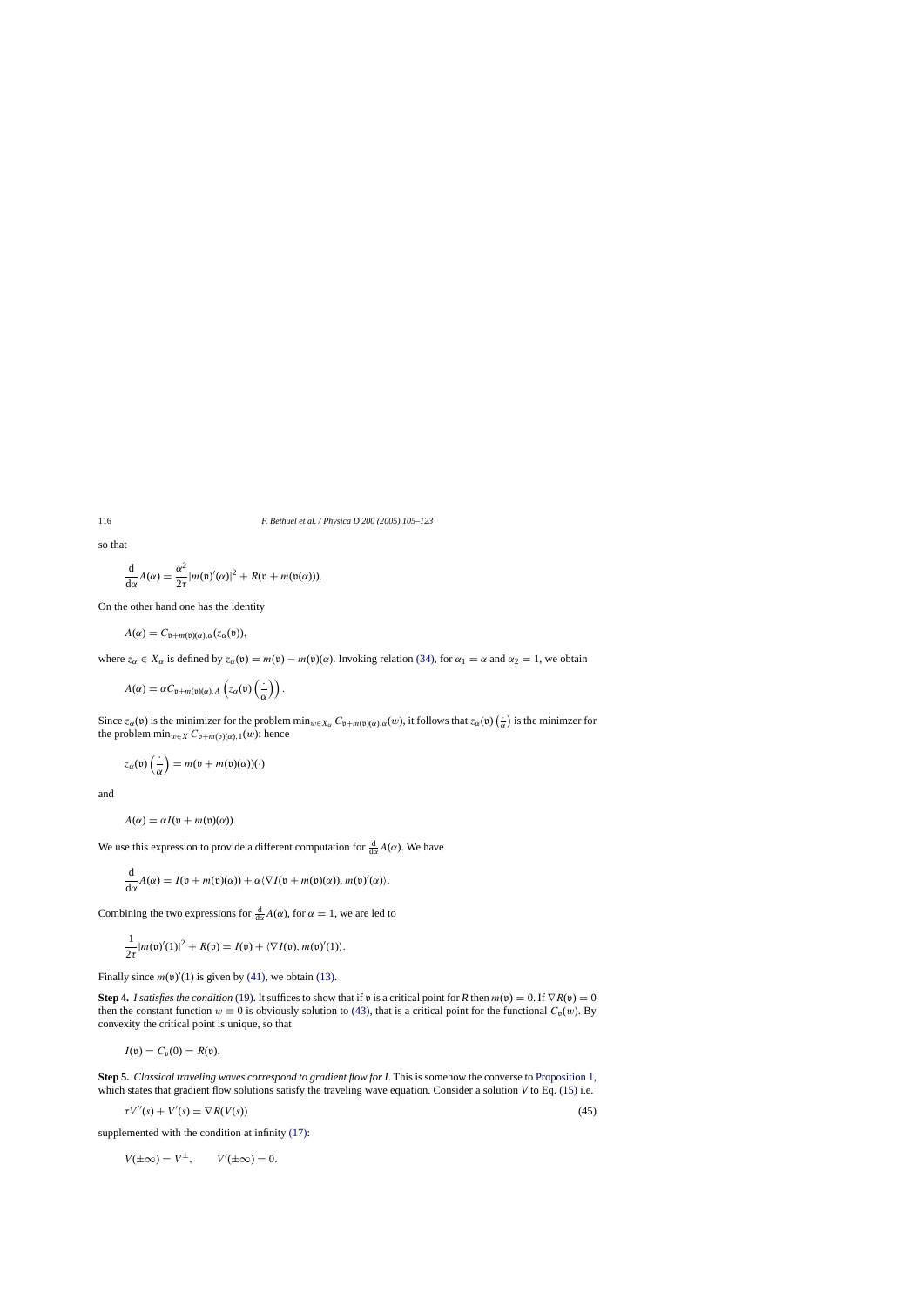<span id="page-12-0"></span>Our aim is to establish that

$$
V'(s) = \nabla I(V(s)) \quad \forall s \in \mathbb{R}
$$

and actually, by translation invariance, it suffices to show that

$$
V'(0) = \nabla I(V(0)).\tag{46}
$$

For that purpose, we introduce the function *u* defined by  $u(t) = V(\tau \log t) - V(0)$  for  $0 < t \le 1$ . We are going to show that

$$
u = m(V(0)).\tag{47}
$$

Let us show first that  $(47)$  implies  $(46)$ . Assuming  $(47)$  we obtain by  $(41)$ 

$$
\frac{u'(1)}{\tau} = \frac{m(\mathfrak{v})'(1)}{\tau} = \nabla I(V(0)).
$$

On the other hand, by definition  $u'(1) = \tau V'(0)$ , which yields (46).

It remains to prove (47). Since obviously  $u \in X$ , it suffices to verify the Euler–Lagrange equation [\(42\), i](#page-10-0).e.

$$
\langle \nabla_w C_{\mathfrak{v}}(m(\mathfrak{v})), \varphi \rangle = 0 \quad \forall \varphi \in X. \tag{48}
$$

Since  $C_c^{\infty}(0, 1]$  is dense in *X*, it suffices to check (48) for  $\varphi \in C_c^{\infty}(0, 1]$  (in particular such a  $\varphi$  vanishes on a full neighborhood of zero). This follows directly multiplying the equation for *u*

$$
\left(-\frac{t^2u'}{\tau}\right)' + \nabla R(V(0) + u(t)) = 0 \text{ on } ]0, 1]
$$

by  $\varphi$  and integrating by parts.

The proof of [Theorem 1](#page-4-0) is completed.

#### **4. Additional properties of** *I*

In this section we briefly present additional properties of *I*. These properties are fairly natural consequences of the fact that *I* is the cost functional of a variational problem.

(a) We assume all the hypotheses of [Theorem 1.](#page-4-0) Then

$$
\|\nabla I\|_{L^{\infty}(K_n)} \le \|\nabla R\|_{L^{\infty}(K_n)}.\tag{49}
$$

This inequality is a consequence of the formula [\(44\), i](#page-10-0).e.  $\nabla I(\mathfrak{v}) = \int_0^1 \nabla R(\mathfrak{v} + m(\mathfrak{v})(t)) dt$  and of the boundedness of the trajectory: indeed  $m(\mathfrak{v})(t) \in K_n$  for  $\mathfrak{v} \in K_n$ , see [Lemma 2.](#page-9-0)

(b) We assume all the hypotheses of [Theorem 1.](#page-4-0) Consider two values of the parameter  $\tau$ , covered by our re-striction in [Theorem 1,](#page-4-0) namely  $\tau_0 > \tau_1 > \tau_2 > 0$ . Let  $I_1$  be the cost function for the parameter  $\tau_1$ , that is  $I_1(\mathfrak{v}) = \min_{w \in X} \int_0^1 \frac{t^2}{2\tau}$  $\frac{t^2}{2\tau_1}|w'(t)|^2 + R(\mathfrak{v} + w(t))$ . Let  $I_2$  be the cost functional for the parameter  $\tau_2$ , that is  $I_2(\mathfrak{v}) = \min_{w \in X} \int_0^1 \frac{t^2}{2\tau}$  $\frac{t^2}{2\tau_2}|w'(t)|^2 + R(\mathfrak{v} + w(t)).$  Then

$$
I_1(\mathfrak{v}) \le I_2(\mathfrak{v}) \quad \forall \mathfrak{v} \in \mathbb{R}^N. \tag{50}
$$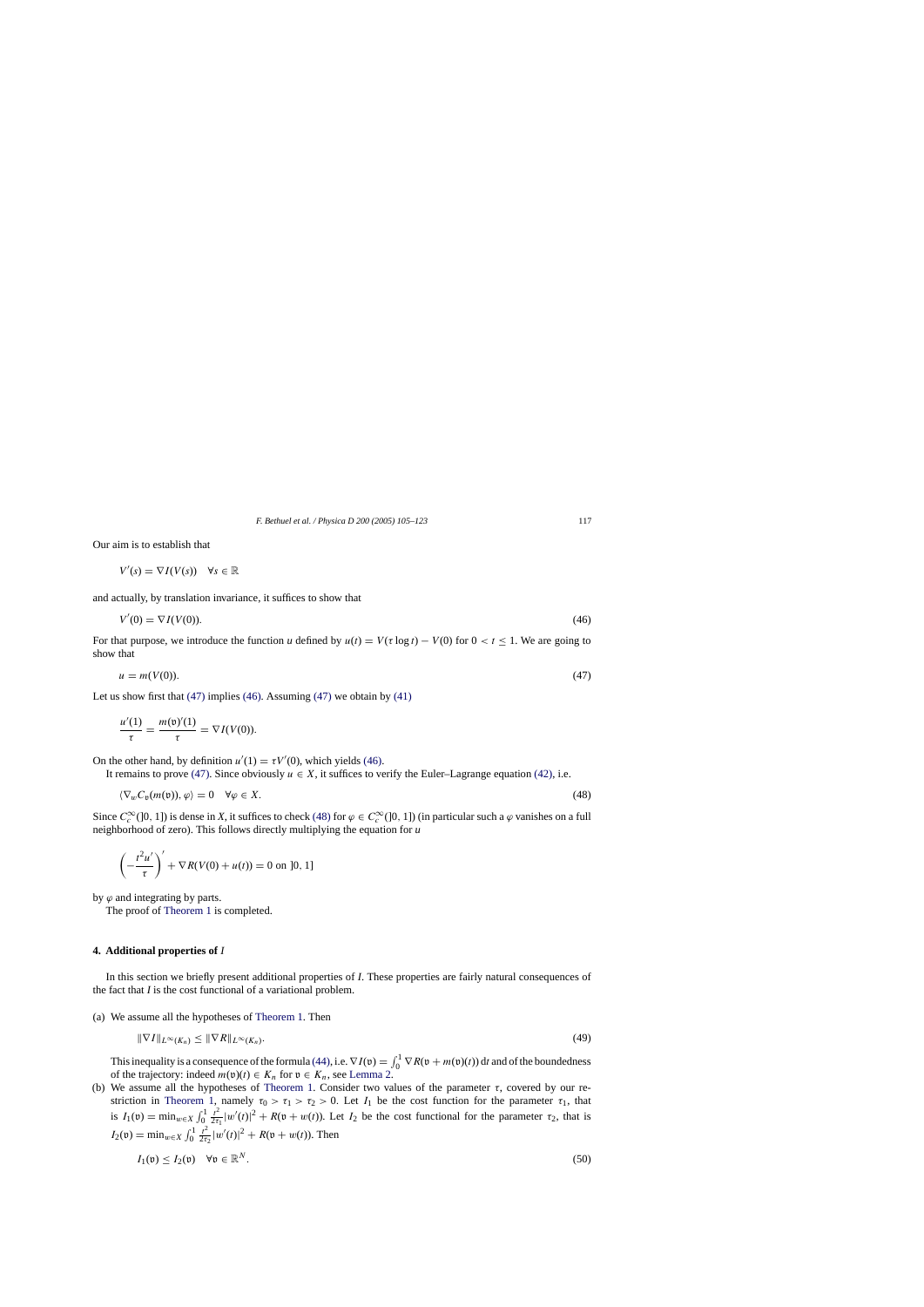(c) [Theorem 1](#page-4-0) has an extension for negative values of the parameter  $-\tau_0 < \tau < 0$ . For this task one considers the maximization problem

$$
I(\mathfrak{v}) = \max_{w \in X} \int_0^1 \frac{t^2}{2\tau} |w'(t)|^2 + R(\mathfrak{v} + w(t)), \quad \tau < 0,\tag{51}
$$

instead of the minimization problem of [Proposition 3. T](#page-8-0)his problem is equivalent to  $\min_{w \in X} \int_0^1 -\frac{t^2}{2\tau} |w'(t)|^2$  $R(\mathfrak{v} + w(t))$ . Thus assuming that the hypotheses (H<sub>2</sub>) and (H<sub>3</sub>) of [Theorem 1](#page-4-0) are satisfied for  $-\tilde{R}$ , instead of *R*, then [Theorem 1](#page-4-0) holds for  $-\tau_0 < \tau < 0$ .

## **5. Additional references**

In this section we single out additional references that could serve to get another interpretation of the cost functional *I*.

(a) We notice that the Hamilton–Jacobi equation

$$
\frac{\tau}{2}|\nabla I(v)|^2 = R(v) - I(v) \tag{52}
$$

is very similar to the one encountered in the Shape-from-Shading approach, see [\[35,27,1\]. A](#page-18-0)n open issue is to relate *I* to the viscosity solution defined in [\[35,27,1\],](#page-18-0) in particular in the case of larger values of the parameter τ.

(b) Note that  $I(v)$  can be related to the production of entropy along the trajectory  $I(V(s)) = V^- + \int_{-\infty}^{\infty} |V'(s)|^2 ds$ , see e.g. [\(20\).](#page-4-0) Hence, it could be possible to get another interpretation of *I* as an application of a principle of minimum production of entropy. In that direction we quote [\[9,17,18\].](#page-17-0)

#### **6. Numerical example**

In this section, we take advantage of the theoretical framework previously introduced to study numerically the model phase transition problem already introduced in Section [2.2.](#page-5-0) We will observe the behavior of the different objects as the parameter  $\tau = \frac{\varepsilon}{\mu^2}$  gets larger.<sup>11</sup> Physically, one expects that non-classical shocks occur in this regime.

The van der Waals pressure law

$$
p(w) = \frac{c}{w - a} - \frac{b}{w^2}, \quad w = \frac{1}{\rho} > a
$$
\n(53)

is non-convex and is often used to model phase transitions. We consider here the case  $a = 1$ ,  $b = \frac{125}{36}$ ,  $c = 1$  and plot the graph of *p* for  $1.8 \leq w \leq 7$  ([Fig. 1\).](#page-14-0)

With this choice of parameters, the model problem

$$
\partial_t w - \partial_x v = 0, \qquad \partial_t v + \partial_x p(w) = 0
$$

is non-hyperbolic in the spinodal region defined by  $p'(w) > 0$ , i.e.  $\frac{5}{2} < w < \frac{5}{9}(4 + \sqrt{7})$ . For  $w < \frac{5}{2}$ , the system is hyperbolic and the fluid is the liquid phase, while for  $w > \frac{5}{9}(4 + \sqrt{7})$  the system is also hyperbolic but the fluid is the liquid phase, while for  $w > \frac{5}{9}(4 + \sqrt{7})$  the system is also hyperbolic but the fluid is in the gas phase.

<span id="page-13-0"></span>

 $\frac{11}{11}$  Larger than our restriction in [Theorem 1.](#page-4-0)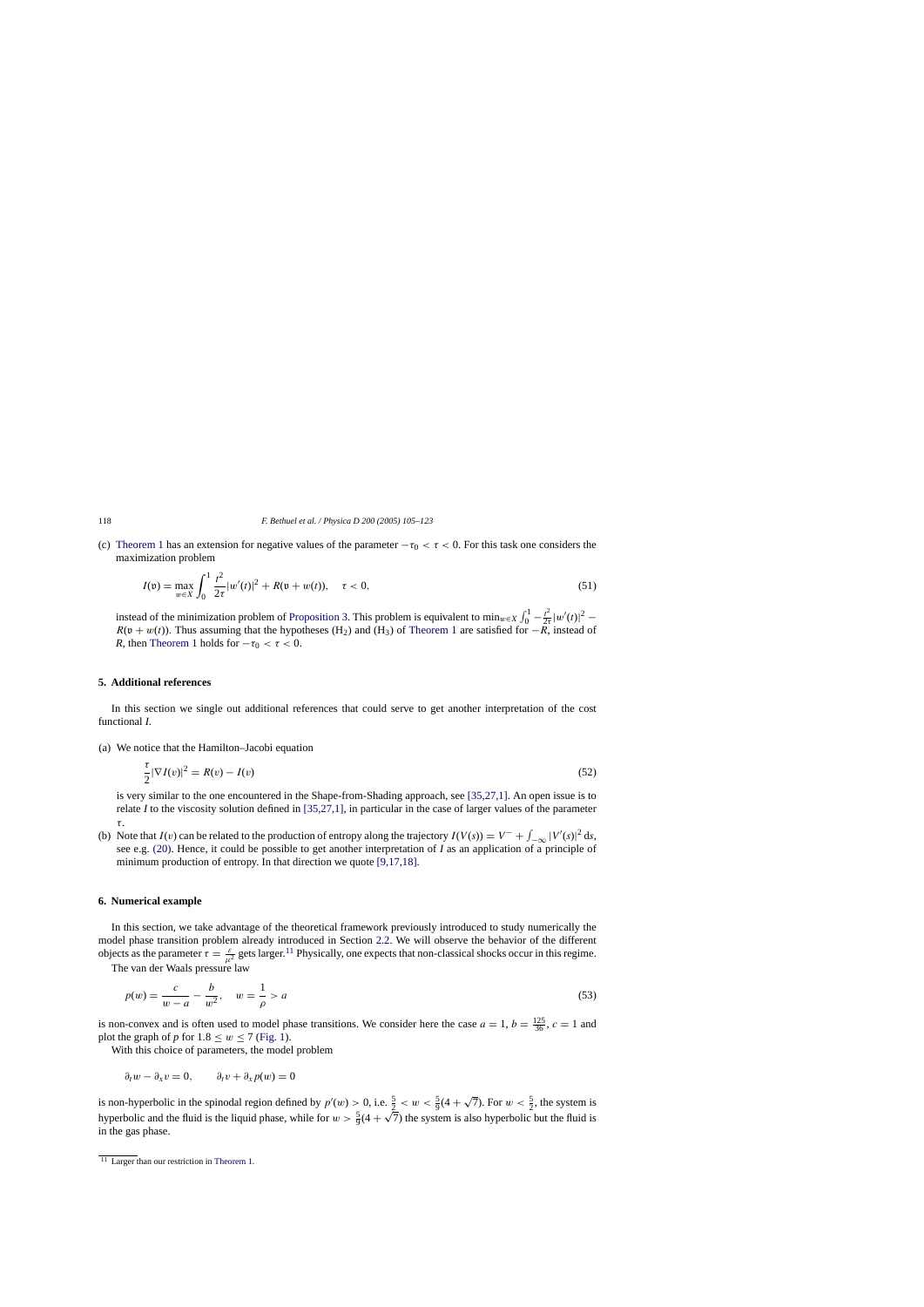<span id="page-14-0"></span>

It is known or at least expected that as  $\tau$  becomes larger, non-classical shocks may occur between the liquid and gas phases. Our point of view is to fix a priori and arbitrarily  $w^- = 2.1$  and  $w^+ = 6$  and to let  $\tau$  vary until we find numerically a smooth solution *I* of the Hamilton–Jacobi equation [\(28\)](#page-6-0) such that w<sup>−</sup> and w<sup>+</sup> are the only two critical points of *I*.

First, the Rankine–Hugoniot condition yields the value of the shock velocity with respect to the given states w<sup>−</sup> and  $w^+$ ,

$$
\sigma = -\sqrt{-\frac{p(w^{+}) - p(w^{-})}{w^{+} - w^{-}}}.
$$

We next construct the potential *R*. Taking the entropy  $S = \frac{w^2}{2}$ , we have  $R(w) = -\sigma^2 R_0(w) + R_1(w)$  where  $R_0(w) =$  $\frac{(w-w^+)^2}{2}$ ,  $R_1(w) = -q(w) + wp(w^+) + q(w^+) - w^+p(w^+)$ , and by definition

$$
q(w) = \int_0^w p(z) dz = \log(w - 1) + \frac{125}{36w}.
$$

The potential  $R(v)$  is plotted in [Fig. 2. T](#page-15-0)he Rayleigh line joining  $(w^-, p(w^-))$  and  $(w^+, p(w^+))$  intersects the graph of p at an intermediate point  $w_s$  in the spinodal region. Since  $R'(w_s) = 0$ , no solution of  $w' = R(w)$  may connect  $w^-$  and  $w^+$ , and we therefore add dispersion and look for solutions of the Hamilton–Jacobi equation:

$$
\frac{\tau}{2}|I'(w)|^2 = R(w) - I(w), \quad I(w^{\pm}) = R(w^{\pm}).
$$
\n(54)

Since we have two boundary conditions, it is not appropriate to study (54) by a shooting method. Instead our numerical solution of (54) is obtained by computing the stationary solution  $I(\infty, w)$  of

$$
\frac{\partial}{\partial \lambda} I(\lambda, w) = R(w) - I(w) - \frac{\tau}{2} |I'(w)|^2, \quad I(0, w) = R(w).
$$
\n(55)

This is a non-stationary Hamilton–Jacobi equation for which many simple schemes are available in the literature. We avoid the analysis of these schemes and of their convergence, but observe convergence empirically to a stationary solution. This stationary discrete solution is a solution of the discretized version of (55). We next compute the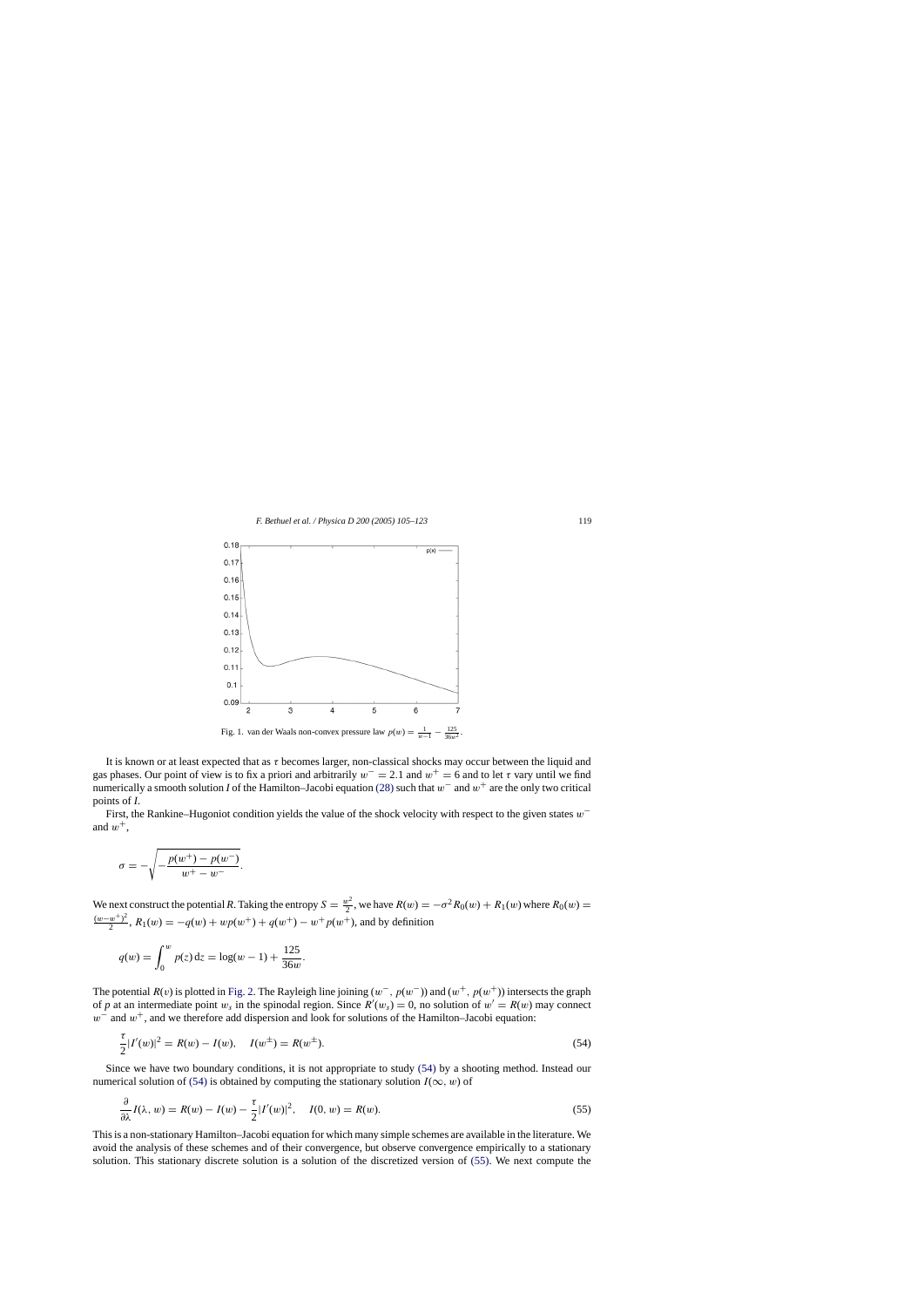<span id="page-15-0"></span>

Fig. 2. The potential  $R(v)$ .

numerical stationary solution  $I_1$  (resp.  $I_2$ ,  $I_3$ ,  $I_4$ ,  $I_5$ ) of [\(55\)](#page-14-0) for the particular choices  $\tau_1 = 1$  (resp.  $\tau_2 = 10$ ,  $\tau_3 = 100$ ,  $\tau_4 = 4000$ ,  $\tau_5 = 10000$ . We have taken 600 cells in the interval  $[w^-, w^+]$ .

For small dispersion ( $\tau_1 \approx 1$ ), one gets typically Fig. 3. For  $w^- \le w \le w_s$  one sees that  $I_1(w) \le R(w)$ . *I* and *R* are almost indistinguishable for  $w \geq w_s$ . The computed graph suggests that the corresponding solution is smooth. Nevertheless, it does not allow for a non-classical shock.

Next we increase the dispersion to  $\tau_2 = 10$ . This case will happen not to be covered by [Theorem 1.](#page-4-0) The discrete stationary solution of [\(55\)](#page-14-0) is the one in [Fig. 4.](#page-16-0) This function is continuous but is not  $C<sup>2</sup>$ , and we are not in position to conclude about the existence of traveling waves.

Increasing even more the dispersion we take now  $\tau_3 = 1000$ . The numerical result is shown in [Fig. 5,](#page-16-0) yielding the same conclusion. Notice that the point of discontinuity has moved to the right.

For  $\tau_4 = 40000$ , see [Fig. 6. T](#page-16-0)his is the critical value for which the point of discontinuity observed in the previous figures coincides with  $w^+$ , and its gradient flow  $w'(s) = I'_4(w(s))$  connects  $w^-$  and  $w^+$ . Thus it gives numerical evidence that a shock is possible from  $w^+$  (the gas region) to  $w^-$  (the liquid region) for an appropriate large dispersion. This is in accordance with the result of [\[37\].](#page-18-0)

For even larger dispersion  $\tau > \tau_4$  we have always observed that the boundary value  $I(w^+) = R(w^+)$  is not met at the numerical level (see [Fig. 7\).](#page-17-0)



Fig. 3.  $R(w)$  and  $I_1(w)$  for  $\tau_1 = 1$ , computed with 600 cells.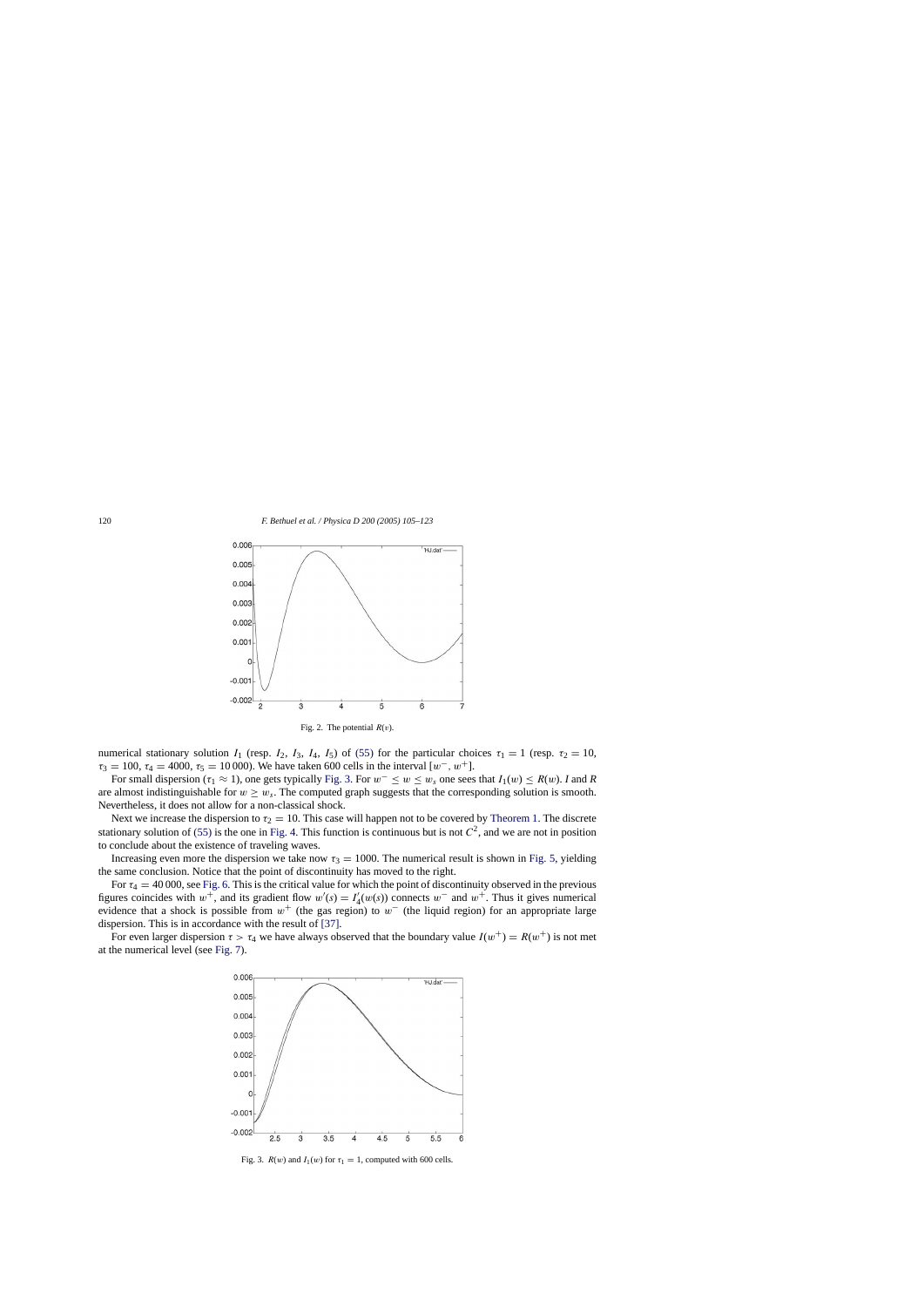<span id="page-16-0"></span>

Fig. 4.  $R(w)$  and  $I_2(w)$  for  $\tau_2 = 10$ , computed with 600 cells.





Fig. 5.  $R(w)$  and  $I_3(w)$  for  $\tau_3 = 1000$ , computed with 600 cells.

Fig. 6.  $R(w)$  and  $I_4(w)$  for  $\tau_4 = 40000$ , computed with 600 cells.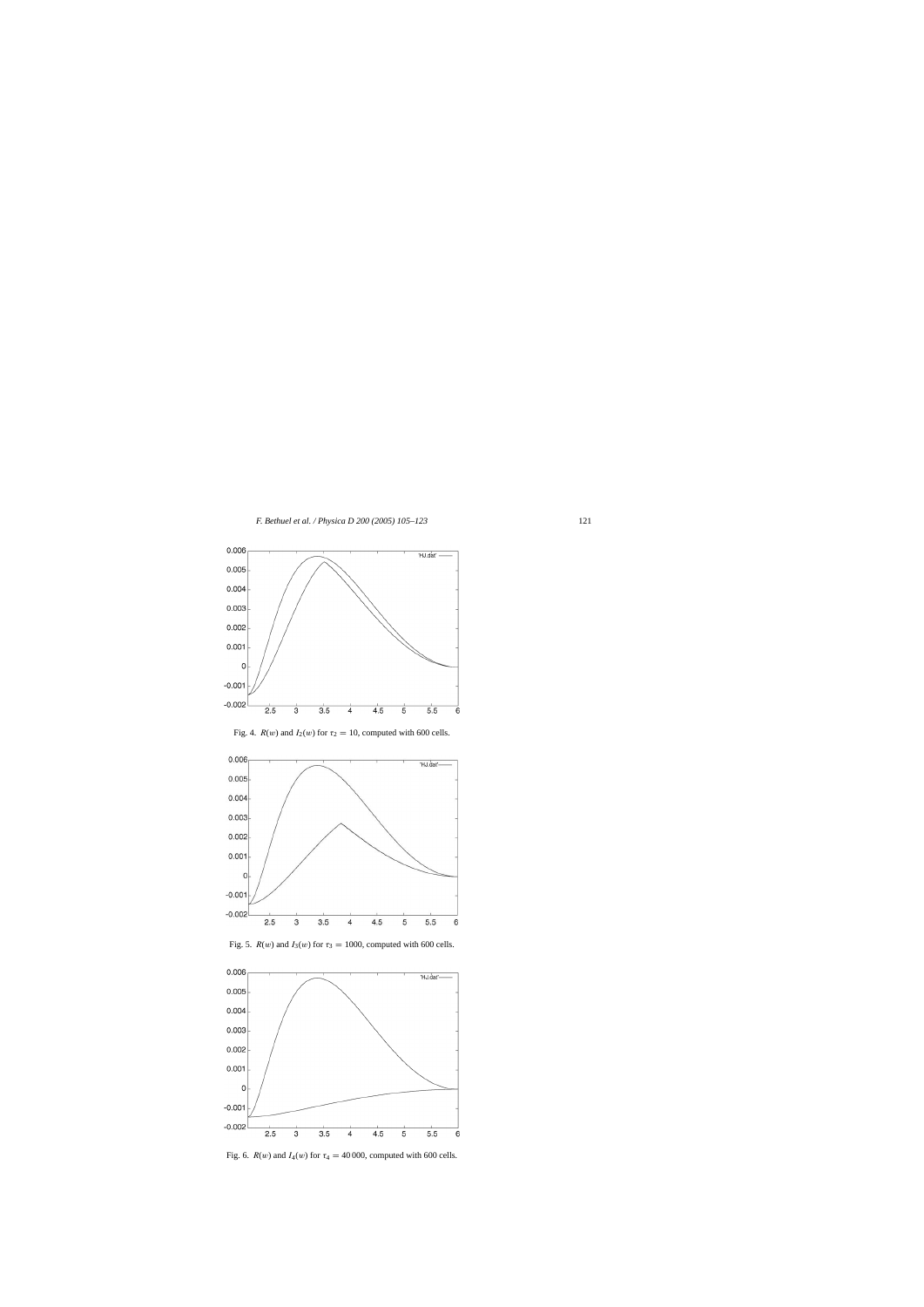<span id="page-17-0"></span>

Fig. 7.  $R(w)$  and  $I_5(w)$  for  $\tau_5 = 100000$ , computed with 600 cells.

#### **Acknowledgements**

B.D. thanks the Commissariat à l'Energie Atomique, 91680, Bruyères le Chatel, France.

## **References**

- [1] G. Barles, Solutions de viscosité des équations de Hamilton–Jacobi, Mathématiques et applications, 17, Ellipses.
- [2] N. Bedjaoui, P.G. LeFloch, Diffusive-dispersive travelling waves and kinetic relations. II. A hyperbolic–elliptic model of phase-transition dynamics, in: Proceedings of the Royal Society of Edinburgh. Section A, Mathematics 132 (3) (2002) 545–565.
- [3] N. Bedjaoui, P.G. LeFloch, Diffusive-dispersive traveling waves and kinetic relations. IV. Compressible Euler system, Chinese Ann. Appl. Math. 24 (2002).
- [4] S. Benzoni-Gavage, Stability of multi-dimensional phase transitions in a van der Waals fluid, Nonlin. Anal. T.M.A. 31 (1/2) (1998) 243–263.
- [5] S. Benzoni-Gavage, Sur la stabilité de profils semidiscrets au moyen d'une fonction d'Evans en dimension infinie, C. R. l'Académie Sci. Paris, Série I 329 (1999) 377-382.
- [6] S. Benzoni-Gavage, Linear stability of propagating phase boundaries in capillary fluids, Physica D. Nonlin. Phenom. 155 (3/4) (2001) 235–273.
- [7] S. Benzoni-Gavage, R. Danchin, S. Descombes, D. Jamet, Well posedness of one-dimensional Korteweg models and stability of diffuse interfaces, Preprint University Claude Bernard, Lyoni, 2004.
- [8] C. Berthon, F. Coquel, Travelling wave solutions of a convective diffusive system with first and second order terms in nonconservation form, in: Hyperbolic Problems: Theory, Numerics, Applications, vol. I (Zürich, 1998), International Series on Numerical Mathematics, vol. 129, Birkhäuser, Basel, 1999, pp. 47-54.
- [9] C.M. Dafermos, The entropy rate admissibility criterion for solutions of hyperbolic conservation laws, J. Diff. Eq. 14 (1973) 33–41.
- [10] C.M. Dafermos, Hyperbolic Conservation Laws in Continuum Physics, Springer, 2000.
- [11] B. Dubrovine, S. Novikov, A. Fomenko, Modern geane key. Methods and Applications, Springer, Berlin, 1985.
- [12] F. Gazzola, H.C. Gruneau, E. Mitedieri, Hardy inequalities with optimal constants and remainder terms, 356 (2004) 2149–2168.
- [13] D. Gilbarg, The existence and limit behavior of the one-dimensional shock layer, Am. J. Math. 73 (1951) 256–274.
- [14] S.K. Godunov, An interesting class of quasilinear systems, DAN USSSR (1961) 521–523 (in Russian).
- [15] A. Hanyga, Mathematical Theory of Non-linear Elasticity, Ellis Holland, 1985.
- [16] G. Hardy, J.E. Littlewood, G. Polya, Inequalities, Cambridge University Press, 1967.
- [17] H. Hattori, The entropy rate admissibility criterion and the entropy condition for a phase transition problem: the isothermal case, SIAM J. Math. Anal. 31 (4) (2000) 791–820 (electronic).
- [18] A. Heibig, D. Serre, Etude variationelle du probleme de Riemann, J. Diff. Eq. 96 (1992) 56–88. `
- [19] S. Jin, J.G. Liu, The effects of numerical viscosities. I. Slowly moving shocks, J. Comput. Phys. 126 (2) (1996) 373–389.
- [20] S. Karni, S. Canić, Computations of slowly moving shocks, J. Comput. Phys. 136 (1) (1997) 132–139.
- [21] A.G. Kulikovsky, On the structure of shock waves, PMM 26 (1962) 631–641 (in Russian).